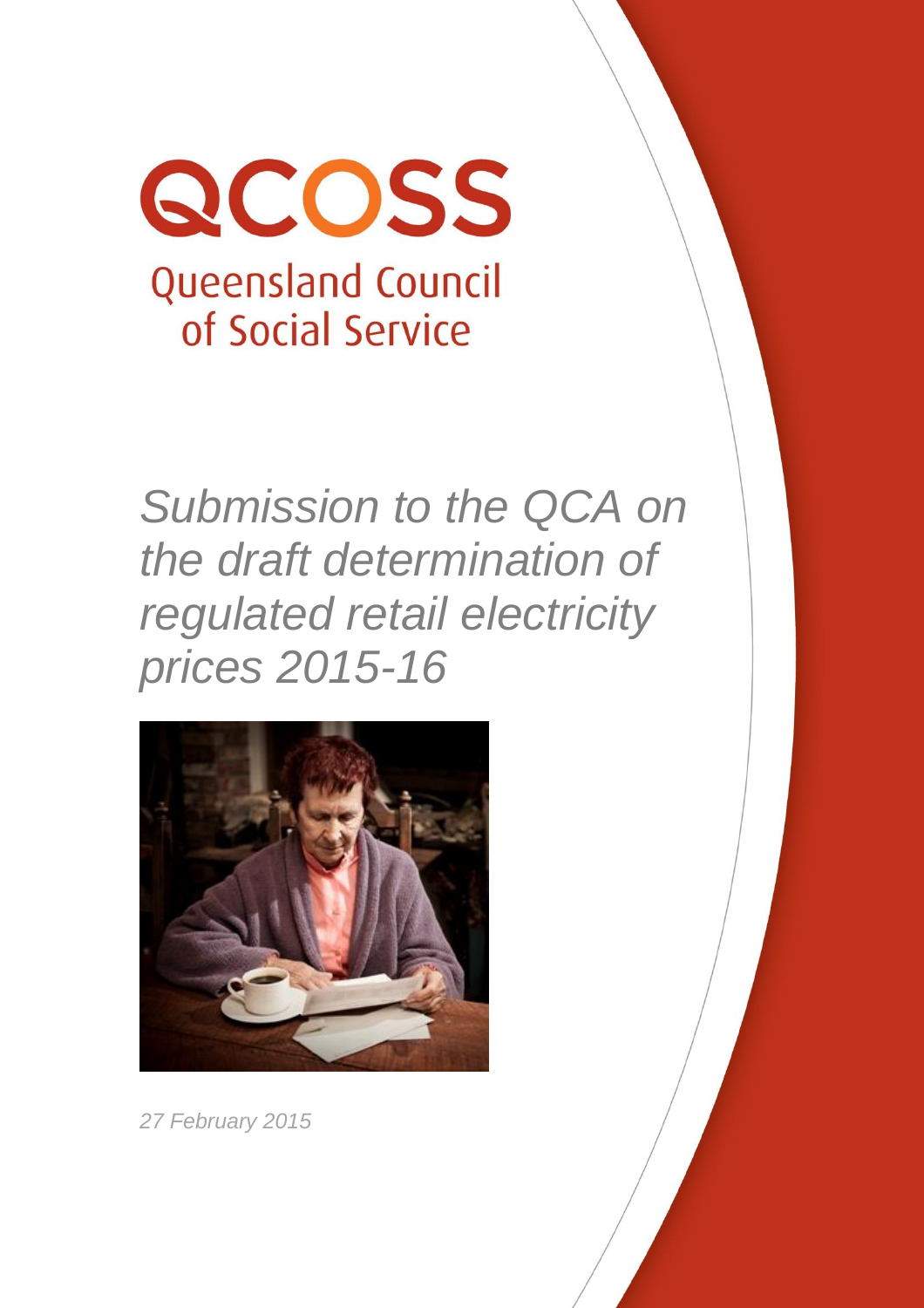# *About QCOSS*

The Queensland Council of Social Service (QCOSS) is the state-wide peak body for individuals and organisations working in the social and community service sector.

For more than 50 years, QCOSS has been a leading force for social change to build social and economic wellbeing for all. With almost 600 members, QCOSS supports a strong community service sector.

QCOSS, together with our members continues to play a crucial lobbying and advocacy role in a broad number of areas including:

- sector capacity building and support
- homelessness and housing issues
- early intervention and prevention
- cost of living pressures including low income energy concessions and improved consumer protections in the electricity, gas and water markets
- energy efficiency support for culturally and linguistically diverse people
- early childhood support for Aboriginal and Torres Strait Islander and culturally and linguistically diverse peoples.

QCOSS is part of the national network of Councils of Social Service lending support and gaining essential insight to national and other state issues.

QCOSS is supported by the vice-regal patronage of His Excellency the Honourable Paul de Jersey AC**,** [Governor of Queensland](http://www.govhouse.qld.gov.au/)**.**

Lend your voice and your organisation's voice to this vision by joining QCOSS. To join visit [www.QCOSS.org.au.](http://www.qcoss.org.au/)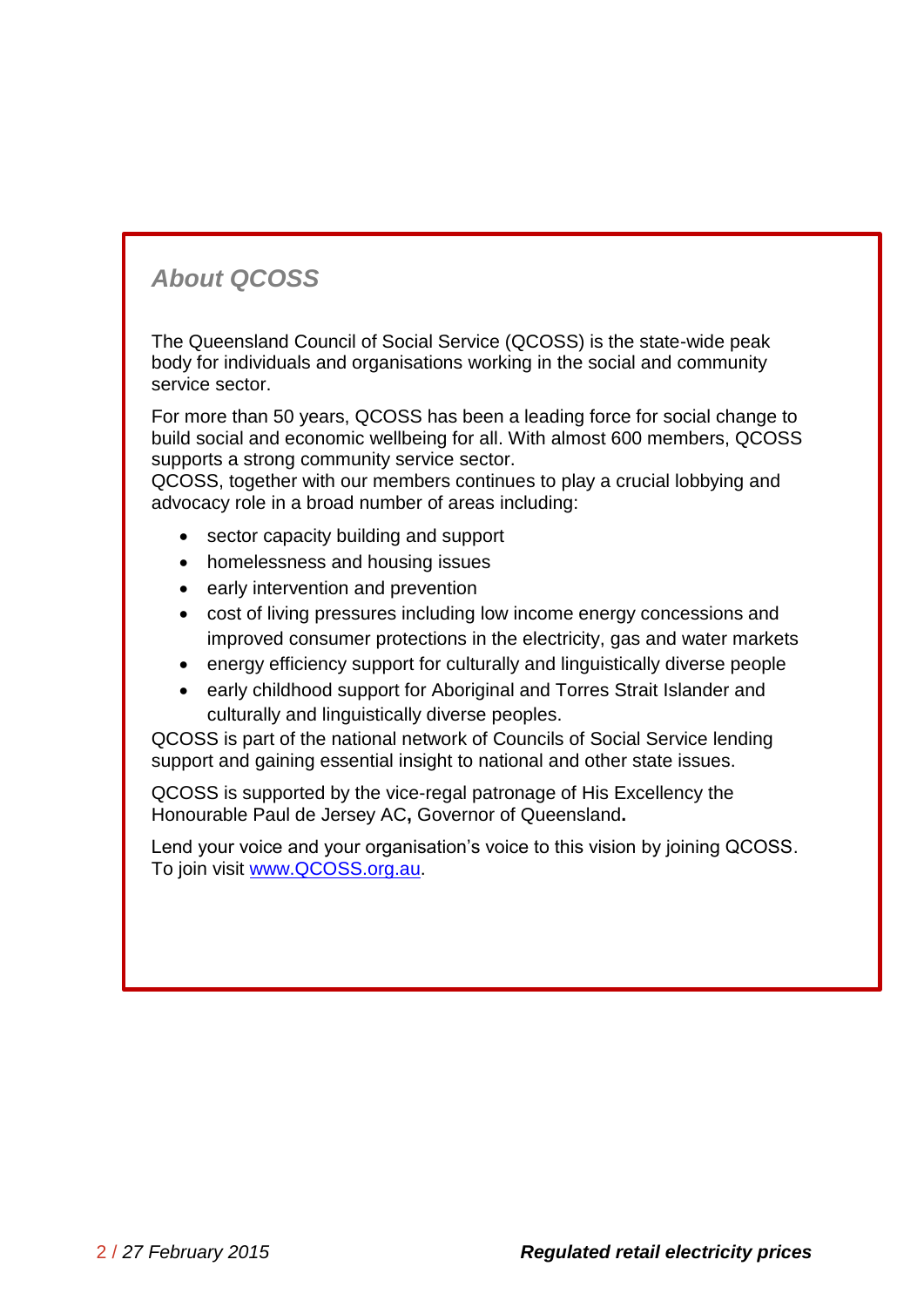# *Table of Contents*

| 1.             |                      |                                                                         |  |
|----------------|----------------------|-------------------------------------------------------------------------|--|
| 2.             |                      |                                                                         |  |
| 3.             |                      |                                                                         |  |
|                | 3.1.<br>3.2.         | Uniform tariff policy and the framework to determine notified prices. 7 |  |
| 4.             |                      |                                                                         |  |
|                | 4.1.<br>4.2.<br>4.3. | Solar bonus scheme costs Error! Bookmark not defined.                   |  |
| 5.             |                      |                                                                         |  |
|                | 5.1.<br>5.2.<br>5.3. |                                                                         |  |
| 6.             |                      |                                                                         |  |
|                | 6.1.<br>6.2.<br>6.3. | Customer acquisition and retention costs (CARC) 25                      |  |
| 7 <sub>1</sub> |                      |                                                                         |  |
|                | 7.1.                 |                                                                         |  |
|                | 7.2.                 |                                                                         |  |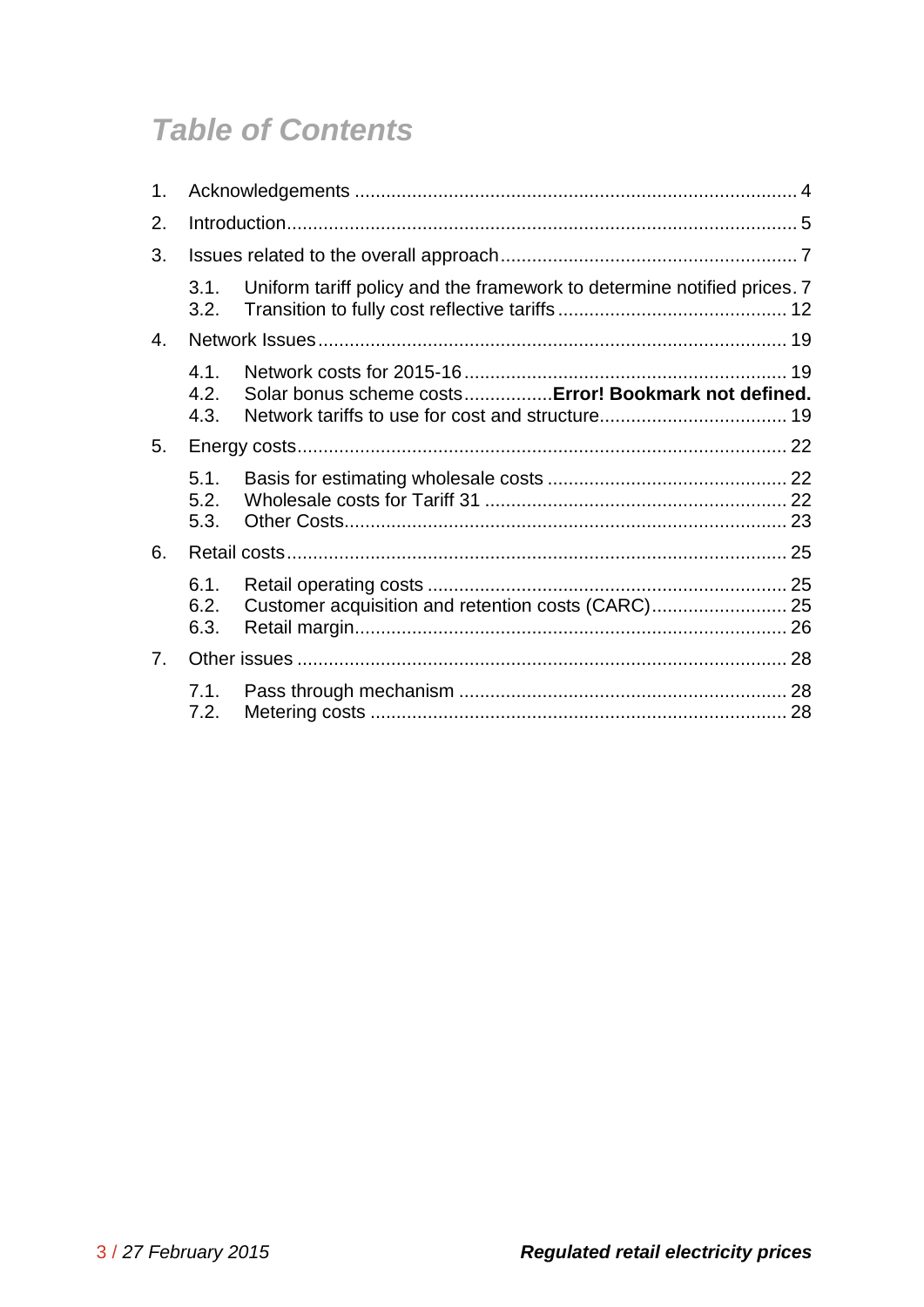# <span id="page-3-0"></span>*1. Acknowledgements*

This submission was part funded by the Consumer Advocacy Panel [\(www.advocacypanel.com.au\)](http://www.advocacypanel.com.au/) as part of its grants process for consumer advocacy and research for the benefit of consumers of electricity and natural gas. The views expressed in this submission do not necessarily reflect those of the Consumer Advocacy Panel or the Australian Energy Market Commission (AEMC). QCOSS would like to thank the panel for making funds available for this important advocacy project in Queensland.

Please note, from January 2015 the Consumer Advocacy Panel's functions have been transferred to Energy Consumers Australia.

QCOSS would like to acknowledge and sincerely thank all who participated in the development of this submission. Specifically, QCOSS thanks Mr David Prins of Etrog Consulting and Ms Linda Parmenter for assisting with technical advice and consultancy services. We also acknowledge the support and contribution from members of our QCOSS Essential Services Consultative Group who represent the interests of various groups of residential energy consumers across the Queensland.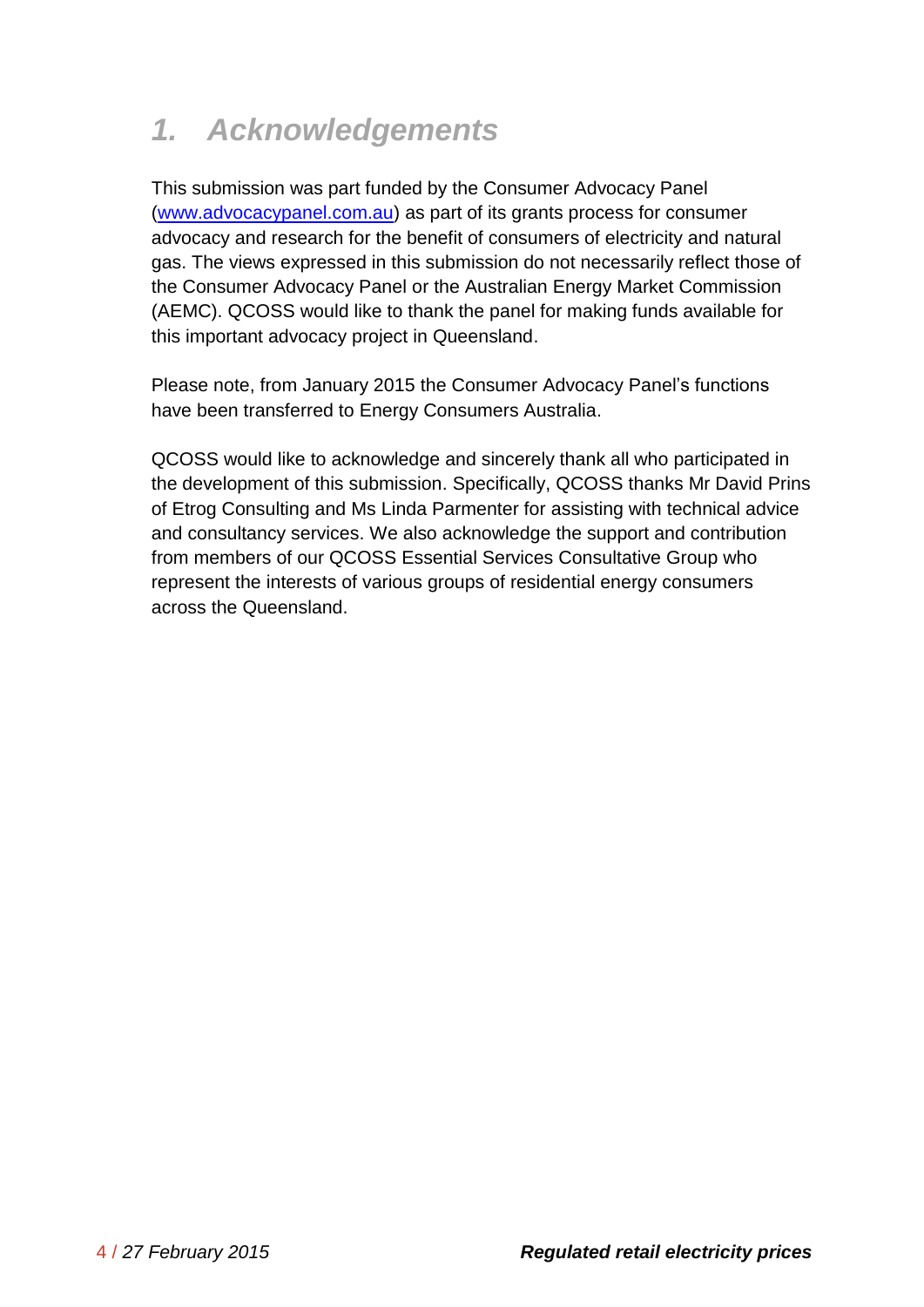# <span id="page-4-0"></span>*2. Introduction*

QCOSS welcomes the opportunity to provide comment on the Queensland Competition Authority's (QCA) Draft Determination on Retail Electricity Prices for 2015-2016. With the introduction of price deregulation in South East Queensland (SEQ) from 1 July 2015, the QCA is for the first time setting notified prices that will apply only to regional Queensland. This has brought some new challenges for the QCA in interpreting the intent of the Uniform Tariff Policy (UTP) and in determining how it should be applied. QCOSS believes that the decision made by the QCA for this determination is therefore of greater significance than usual.

In addition, the decision is being made at a time that the energy market is rapidly changing, with new technologies, contestability, and tariff reform bringing new challenges and opportunities to which both consumers and regulators will need to adapt. The decision comes at the back of a period of rapidly increasing electricity prices that have resulted in significant hardship for some customers. Electricity prices in Queensland have increased more than 85 per cent in the previous 5 years<sup>1</sup>, and regional Queensland households are among the most vulnerable to impacts of declining energy affordability.

The risk of experiencing poverty is far greater for households outside capital cities. According to a 2013 report prepared for ACOSS2, 15 per cent of regional Queenslanders are considered to live in 'after housing' poverty compared to 9.5 per cent in the greater Brisbane area. This is the widest differential between a capital city and the rest of the state in the nation.

Poverty in regional areas has a particular set of characteristics that include:

- Generally lower incomes;
- Reduced access to services such as health, education and transport;
- Higher unemployment and declining employment opportunities; and
- Distance and isolation

QCOSS's recent regional [Cost of Living Report](https://www.qcoss.org.au/sites/default/files/20141215_CoL_Report_Regional_FINAL.pdf)<sup>3</sup> demonstrates that cost of living pressures can be closely connected to where people live and the resources available to them. The report shows there is considerable variation across regions, and in some locations in Queensland where households face high housing and transport costs, low-income households are finding it extremely challenging to meet the costs of even a very basic standard of living.

<sup>1</sup> QCOSS, *Cost of Living Report.* Regional Edition 1, 2014.

<sup>2</sup> ACOSS. *Poverty in Australia: ACOSS paper 194*, 2012.

<sup>3</sup> QCOSS, *Cost of Living Report*. Regional Edition 1, 2014.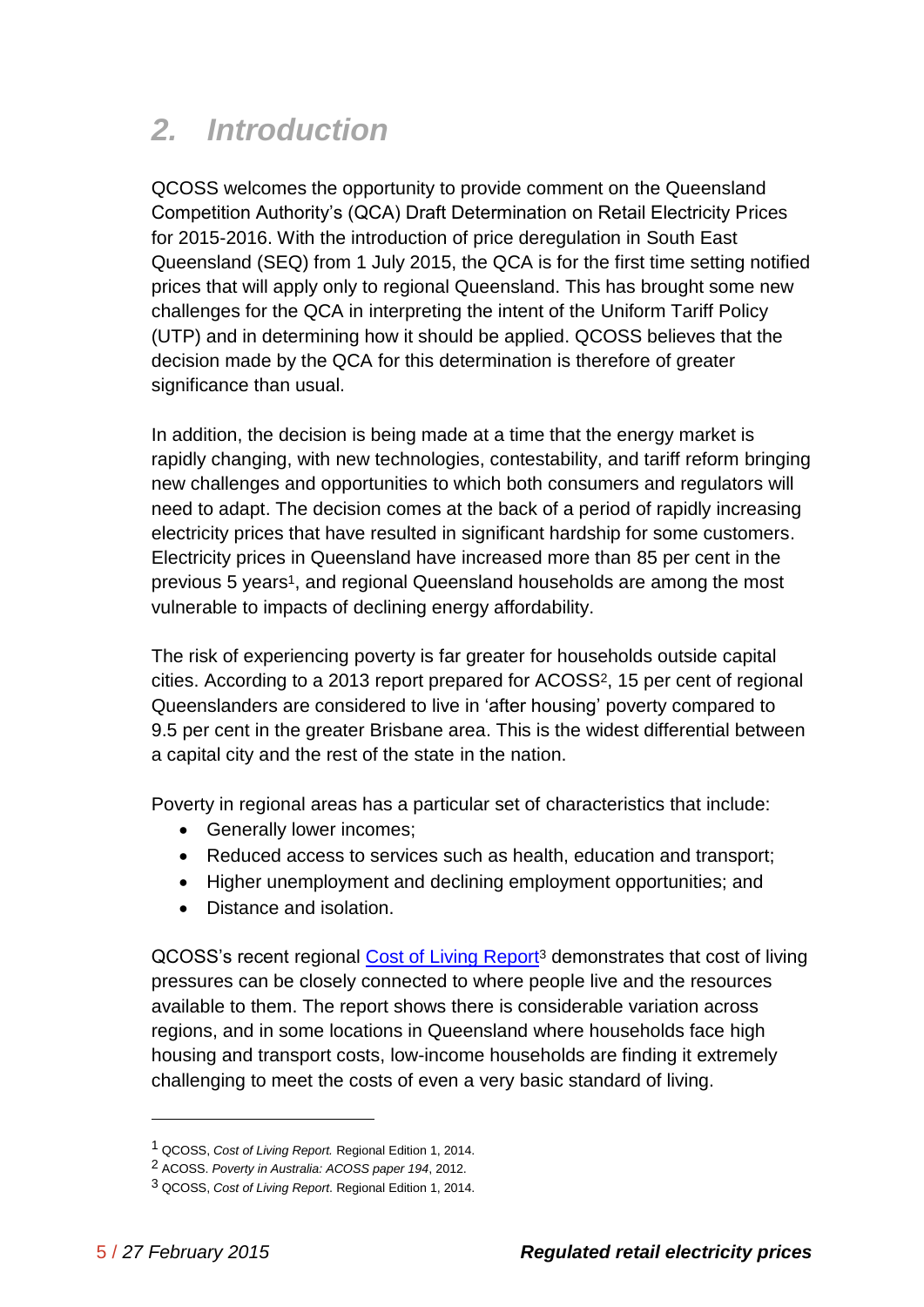For these reasons it is critically important that prices for regional customers are minimised to the greatest extent possible. The current QCA determination (including decisions around the approach to the application of the UTP, decisions around tariff structures including the rebalancing of fixed and variable costs, and decisions about the methodology to calculate elements of the cost of supply in SEQ) all have an impact on the affordability of electricity for regional households.

This submission focuses on issues relating to residential customers and prices for residential tariffs only. The structure of this submission is to consider:

- Issues related to the overall approach by the QCA, particularly the framework used by the QCA to meet the policy parameters of the UTP, and the 'rebalancing' of tariff 11;
- The methodology issues related to the QCA's calculation of network costs including the underlying network tariffs the QCA proposes to use;
- The methodology issues related to Energy Costs and Retail Costs; and
- Other issues, including the proposed pass through mechanism and metering.

QCOSS supports the approach taken by the QCA in several areas of the draft determination and these areas are identified in the relevant sections of this submission. However, there are aspects of the draft decision where we have a different view on the approach that is proposed by the QCA. These areas provide the key focus of this submission. In summary, QCOSS recommends:

- That the QCA have reference to the market prices as well as standing offer prices available in SEQ in setting the prices for regional Queensland, so that regional prices are comparable to those paid by SEQ customers;
- That the QCA halt the proposed rebalancing of the fixed and variable costs given the significant impact on a large number of potentially low income and vulnerable customers, and the need for social policy reform in this area. Additionally, there is a possibility that future tariff reform may result in lower fixed charges, and raising the fixed charges now could result in customer confusion and difficulty transitioning to more effective price signals in the near future; and
- That the QCA revise its approach to the calculation of the retail costs in terms of Customer Acquisition and Retention Costs (CARC) and the retail margin, which includes headroom.<sup>4</sup> QCOSS believes the level of the CARC and the retail margin is too high, and not reflective of the actual costs for an SEQ retailer.

Headroom is not a cost, and simply serves to increase the retailer's retail margin.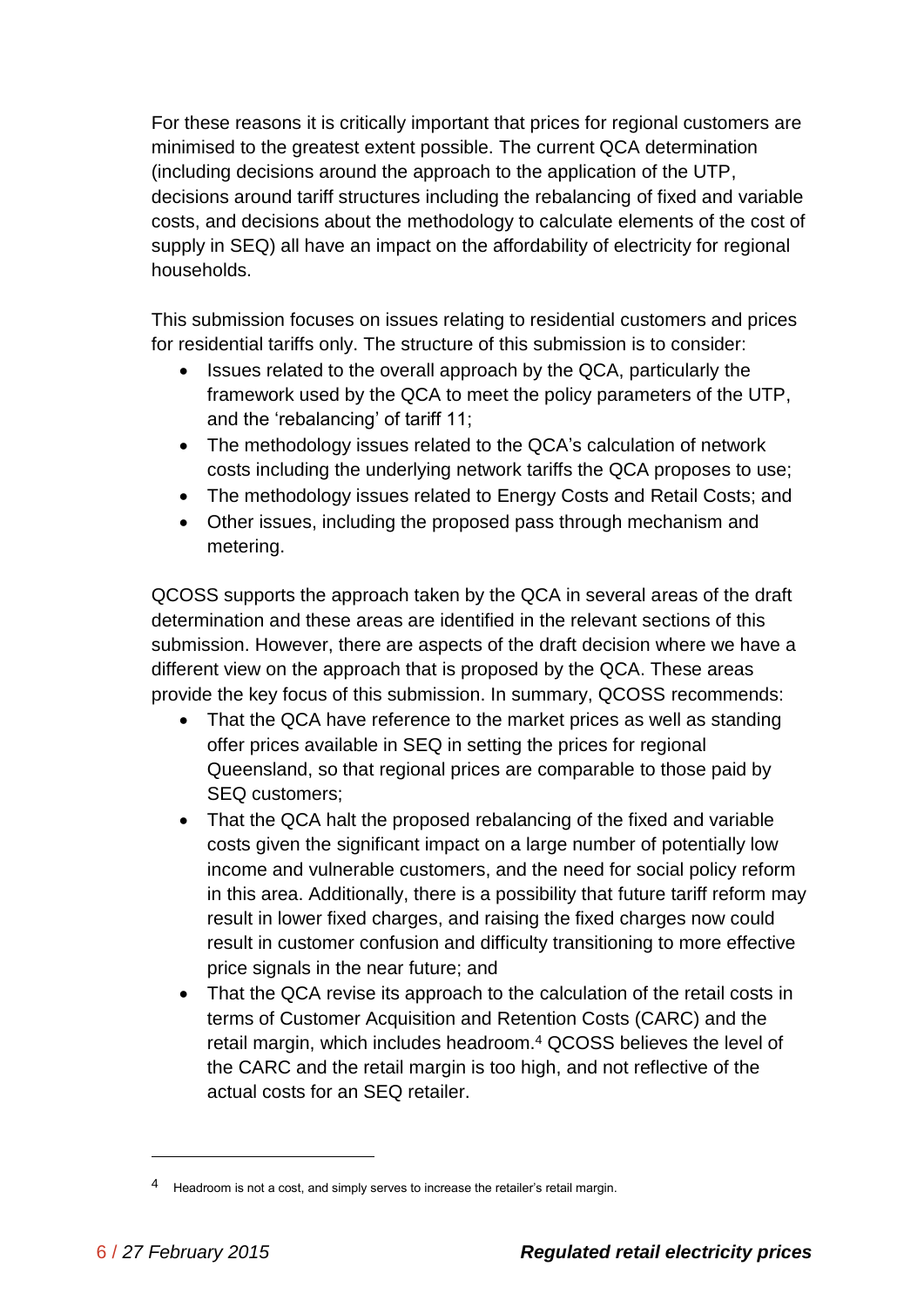# <span id="page-6-0"></span>*3. Issues related to the overall approach*

### <span id="page-6-1"></span>**3.1. Uniform tariff policy and the framework to determine notified prices**

The QCA has been tasked with providing notified prices for regional Queensland customers in the Ergon Energy distribution area, in a manner that is consistent with the Queensland Government's UTP. Due to the anticipated removal of price regulation in SEQ from 1 July, the QCA must reassess its approach to setting notified prices in accordance with the delegation from the Queensland Government and the requirements of *The Electricity Act (1994)*.

The QCA has proposed that it will continue to base its framework for setting notified prices for regional customers on the cost of supply in SEQ, and that it will use a 'standing offer' approach. That is, in the absence of observable information about the standing offer prices that will apply in SEQ in 2015‐16, the QCA is proposing to add a standing offer "headroom" of 5 per cent to the total costs of supply it has assessed for SEQ. We note that these costs already include a retail margin of 5.7 per cent.

#### **3.1.1. Summary of the QCOSS position**

QCOSS supports the ongoing application of the UTP and the QCA's decision to base regional prices on the cost of supply in SEQ. However, while QCOSS understands that the QCA is required to consider standing offer prices in SEQ as a basis for setting regional prices, QCOSS does not agree that the QCA is required by the delegation to apply the standing offer price to regional customers.

QCOSS maintains our position that the market offers available in SEQ should form part of the QCA's consideration of the efficient costs of supply, and also the "reasonable expectation of the prices available" as required by the delegation. A range of prices is currently available to SEQ customers. Standing offer prices are likely to be at the top of this range as retailers use these offers as the default contract against which more generous discounted market products can be compared.

QCOSS contends that:

- The delegation does not require the QCA to apply standing offer prices;
- The application of headroom in addition to the costs of supply and an appropriate retail margin is inappropriate;
- Given that the delegation does not require the QCA to apply standing offer prices, the QCA could reasonably adopt a position that would result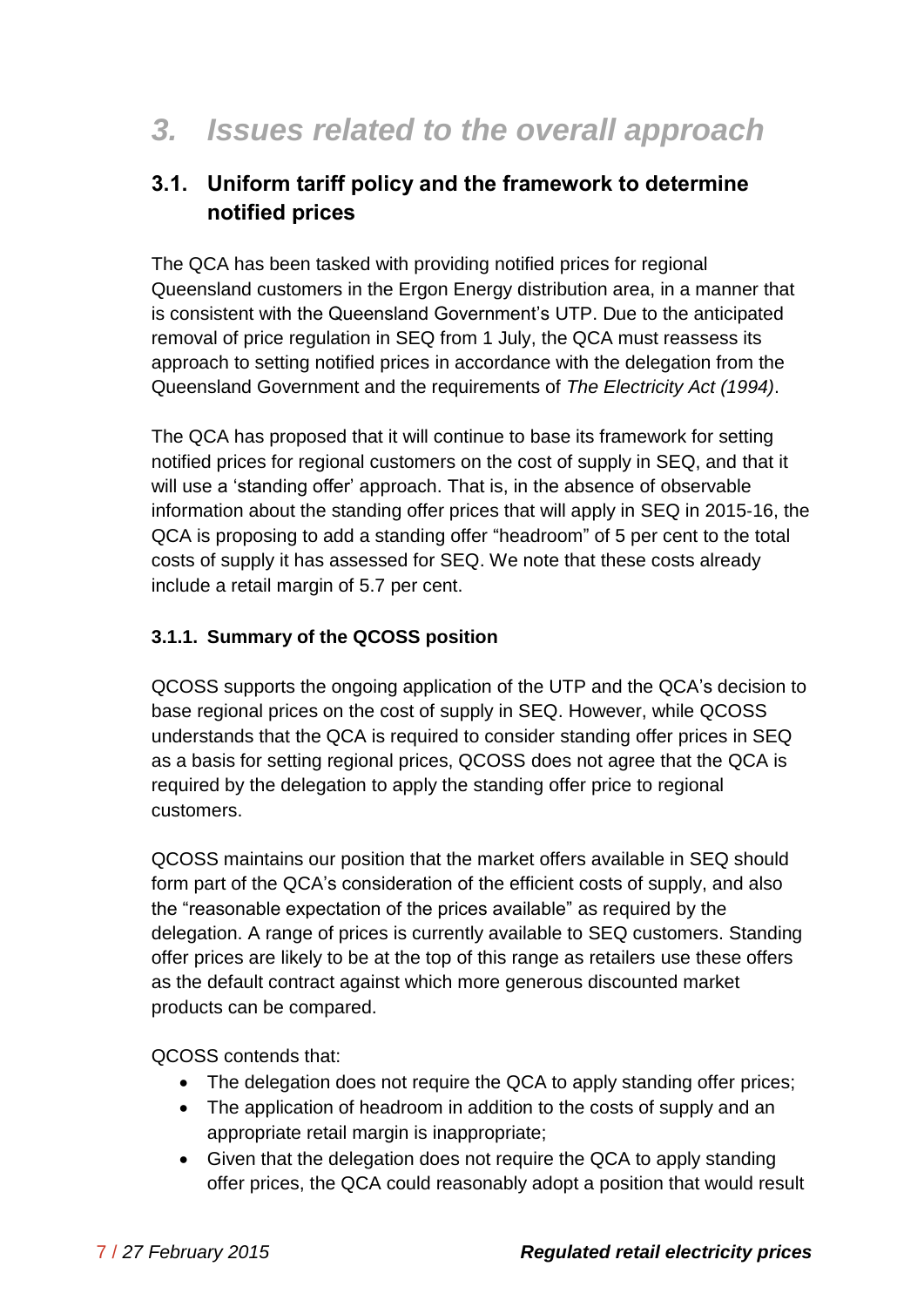in setting prices somewhere between market prices and standing offer prices, to reflect the average price paid by SEQ consumers. Such an approach would be entirely consistent with the delegation from the Minister and the intent of the UTP.

#### **3.1.2. Requirements of the Delegation**

The Minister has advised the QCA:

*"for the purposes of the delegation regional prices should, as much as is practicable, aim to ensure that small customers outside South East Queensland do not pay more than reasonable expectations of the prices which would be available to standing offer customers in south east Queensland". 5*

The Minister's supplementary letter also refers to "*the Government's preference that the prices regional customers will pay are consistent with customers in south east Queensland"'*. <sup>6</sup> This is the full extent of Government explanation of the intent of application of the UTP in this determination. QCOSS would argue that the delegation requires the QCA to *consider* the prices available to standing offer customers, but it does not require the QCA to *apply* standing offer prices.

As noted, there is a range of prices available to customers in SEQ including both notified prices and discounted prices available on market contracts. Standing offer prices will be at the top of that range. The delegation requires that regional customers should pay "no more" than the reasonable expectation of prices in SEQ. It does not require the QCA to put prices at the upper end of the range. They may in fact be set at the lower end of the range and still be consistent with the delegation.

The QCA has argued that QCOSS's position could result in customers in regional Queensland paying prices 'even further below cost'. <sup>7</sup> QCOSS submits this would not be inconsistent with Government policy nor is it relevant to the application of the UTP. These are two separate policy questions. The purpose of the UTP is to ensure consistency with prices paid in SEQ, not to minimise the extent of the differential between real costs incurred and the costs actually paid by customers in regional Queensland.

<sup>5</sup> Queensland Competition Authority. *Draft determination on Regulated retail electricity prices for 2015-16*, December 2014. Appendix A

<sup>6</sup> Ibid. Appendix B

 $<sup>7</sup>$  Ibid. p  $<sup>7</sup>$ </sup></sup>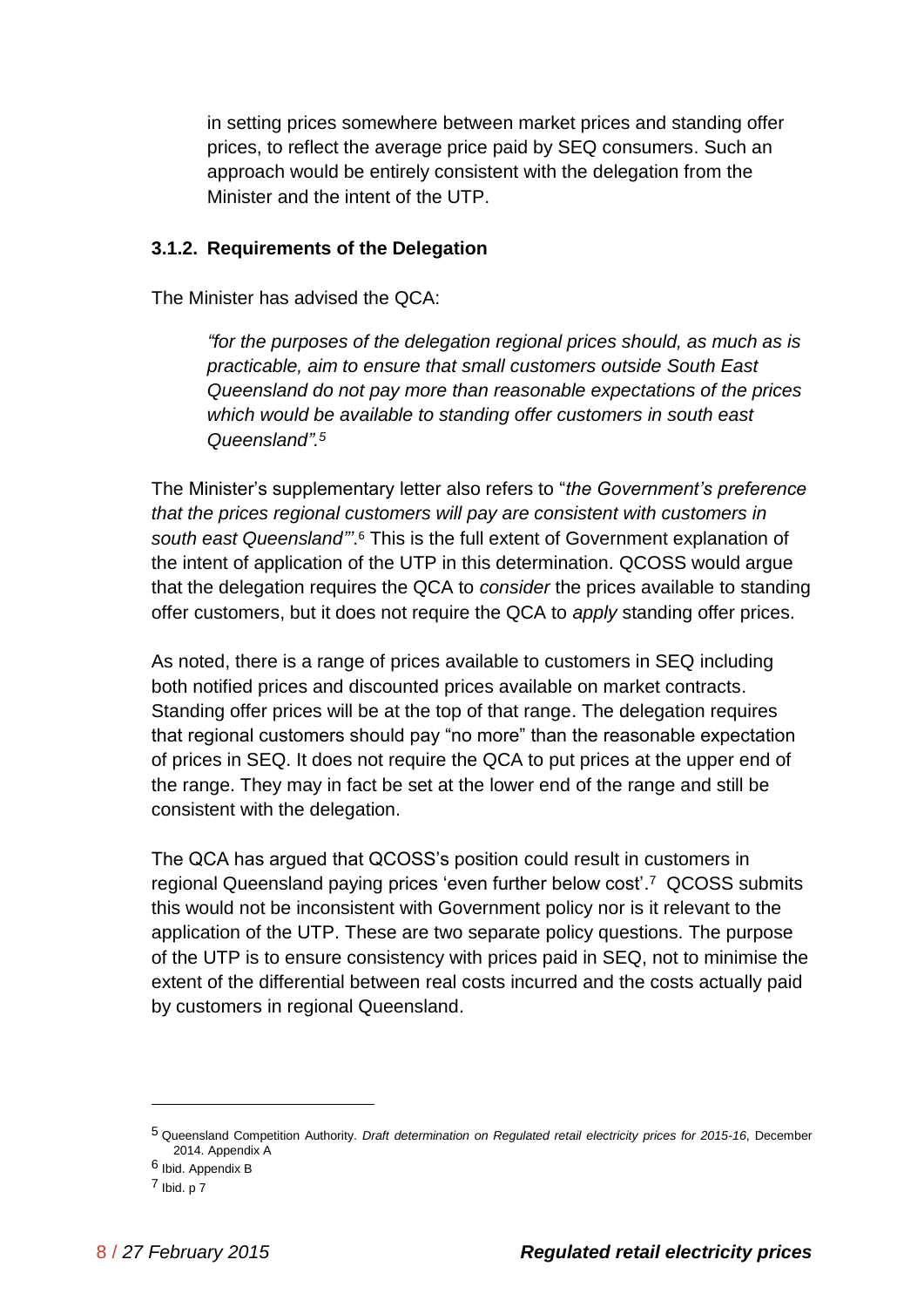QCOSS does not support the QCA in stating that the standing offer approach to set notified prices for regional Queensland "will *still* deliver substantial benefits to regional customers" (our emphasis). <sup>8</sup> It is not relevant whether or not these customers will *still* benefit from the UTP. This is not a material consideration in the decision on notified prices. Rather the starting point is that it is Government policy that regional customers should not face the full costs of supply, and hence regional customers have not previously paid the full cost of supply.

Consequently, the 'benefits' referred to by the QCA are from a starting position of prices that have never actually been contemplated. From the perspective of the regional customer the reality is that prices for many households will be increasing. The policy is that they *should* benefit from the UTP and the QCA must set prices comparable to those paid in SEQ. The QCA has not been asked to set the highest prices, nor those closest to the real costs of supply. This is an important distinction.

#### **3.1.3. Consideration of Market Prices in SEQ**

In setting regional prices that are comparable with the "reasonable expectation of prices available" in SEQ, QCOSS believes that the QCA should have regard to the fact that many customers in SEQ will be accessing prices that are lower than the standing offer prices. QCOSS estimates approximately 63 per cent of customers in SEQ are now on market contracts.<sup>9</sup> The QCA's price comparator tool shows that the difference between the notified price and the best market offer available to the 'typical' customers in SEQ is at the present time \$157 per annum.10 This is a significant price differential, particularly for customers on very low incomes.

The QCA has rejected the possibility of using market prices 'because the terms and conditions in these contracts will vary from the default contract and from retailer to retailer.'<sup>11</sup> While it is true that terms and conditions may vary, it is not clear why the range of market contract prices cannot be used as a valid proxy or at least be taken into account in regional pricing. QCOSS' view is that the intent of the UTP is that regional customers should be no worse off than the SEQ customers. This means that they should also be entitled to lower prices as a benefit of the competition that customers in SEQ have access to.

 $8$  Ibid.

<sup>9</sup> [http://www.qca.org.au/getattachment/d440b59c-c286-44e3-b892-fd201f4b4a55/Customer-Statistics-September-](http://www.qca.org.au/getattachment/d440b59c-c286-44e3-b892-fd201f4b4a55/Customer-Statistics-September-2014.aspx)[2014.aspx.](http://www.qca.org.au/getattachment/d440b59c-c286-44e3-b892-fd201f4b4a55/Customer-Statistics-September-2014.aspx) Accessed 1 March 2015. While this latest report refers to 45.2% of small customers being on market contracts, this figure includes customer in the Ergon area. When adjusted to include only SEQ customers, the result is approximately 63%.

<sup>10</sup> [http://comparator.qca.org.au.](http://comparator.qca.org.au/) Accessed 1 March 2015. Prices based on a customer consuming 4053kWh per annum

<sup>11</sup> Queensland Competition Authority. *Draft determination on Regulated retail electricity prices for 2015-16*, December 2014, p.7.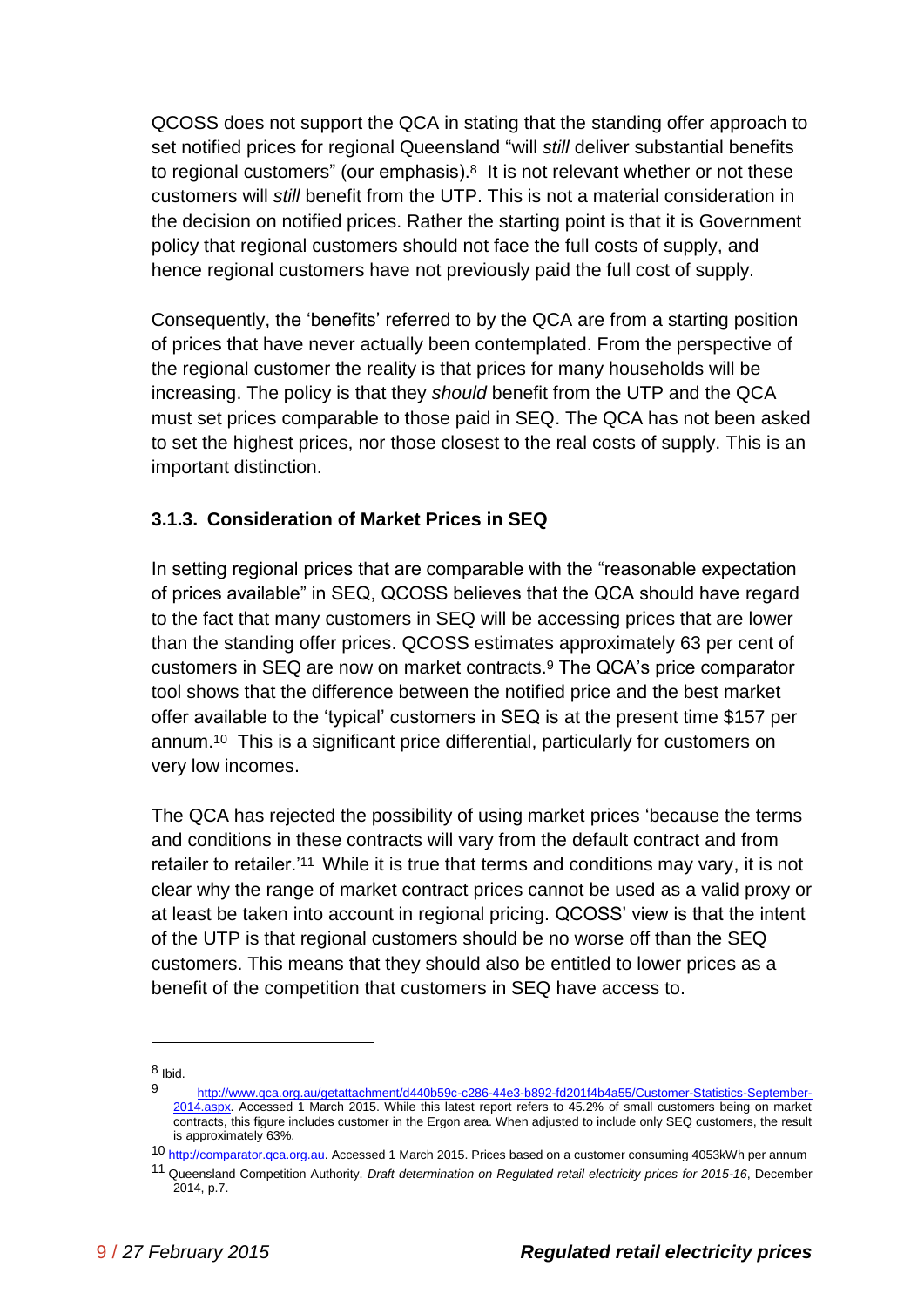We see no reason that the QCA should be concerned about setting a price that is at the lower end of the range of prices offered to customers who *have* access to market offers, for customers who *do not have* access to retail competition. Many economic regulators and governments have taken an approach of tightly constraining the standing offer prices where there is no retail competition, and to ease off the constraints as retail competition is introduced and becomes more effective.

The approach initially in the absence of retail competition has been for regulated retail prices to reflect simply the retailer's costs of supply. As retail competition is introduced and becomes more effective, regulators have recognised an objective that is not just reflective of costs of supply, but also facilitating the development of competition in retail electricity supply.

The AEMC discussed these concepts in some detail in its Advice on Best Practice Retail Price Regulation Methodology.12 In this discussion, the AEMC stated:

*"While it is important for the development of competition that a regulated price is high enough to allow new entrants to compete, the regulated price essentially provides an upper limit on prices. Typically, competitors will price below this regulated price, and so customers in a competitive market will have a choice of market prices that are lower."*

Customers would expect to pay no more than the efficient costs of supply in the absence of retail competition. At that stage, regulated retail prices are set with this tight constraint of only reflecting the efficient costs. Then, as competition is introduced, regulators ease off the constraints and allow the regulated price to trend upwards, so that competition can develop with customers able to obtain supply at a price that is lower than the regulated price. The QCA followed this approach in its inclusion of 'headroom' in regulated retail prices, quite deliberately adding to the bills of consumers who remained on regulated retail prices, so that they paid above the level of efficient costs of supply in SEQ.

The vast majority of residential regional customers currently do not have a choice about the price they pay, while customers in SEQ do. QCOSS sees no argument for setting prices at a level higher than what customers in SEQ actually have to pay, even though some will - whether by way of choice, inertia or lack of information - remain on standing offer prices.

<sup>12</sup> See *Advice on best practice retail price methodology*, final report, AEMC, 27 September 2013, pages 14-20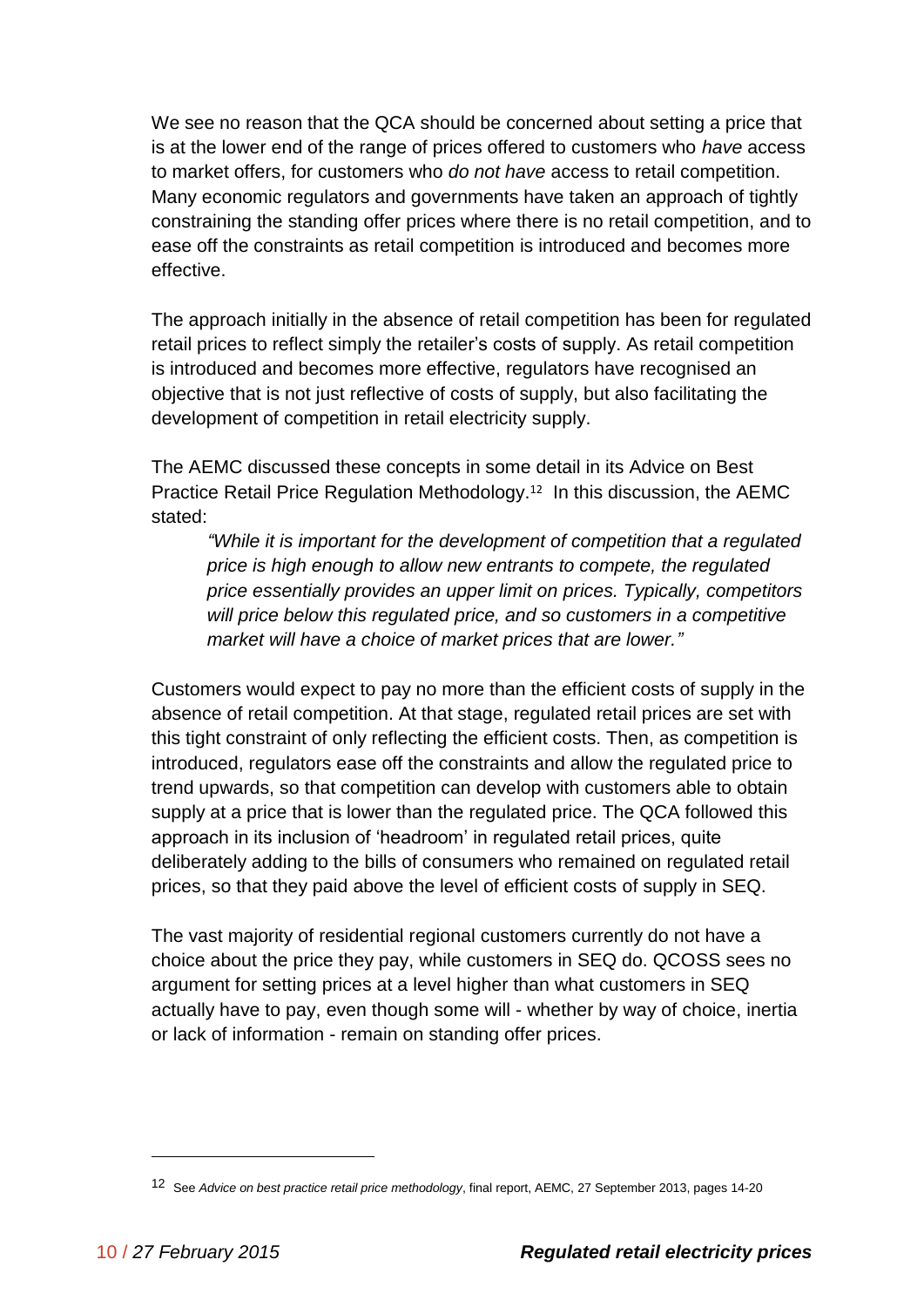#### **3.1.4. Headroom**

In considering the standing offer approach and what prices apply in regional Queensland, QCOSS does not agree that the QCA should include headroom. QCOSS has previously outlined in some detail our views against the inclusion of headroom in the price stack for notified pricing. QCOSS view is that headroom is in reality no more than an additional retail margin, and once applied across all other costs including the "designated" retail margin of 5.7 per cent, the effective level of margin above the costs of supply is higher than 11 per cent.

The QCA has typically justified headroom to support competition, and this was the reason outlined for the inclusion of headroom in 2014-15 prices. In the current draft determination, the QCA justifies the inclusion of headroom for large customers by suggesting that its absence would be a barrier to competition.

We note that there is no specific justification provided by the QCA for including headroom in the prices for residential customers in the draft decision except as set out in an Appendix. For residential customers there will be no effective competition in regional Queensland whether or not headroom is included. Therefore, the QCA's past arguments for inclusion of headroom cannot be justified because neither its inclusion nor its absence will support or provide a barrier to competition.

In QCOSS's view there is no basis to include headroom as part of notified prices for regional Queensland. In fact, we strongly oppose it's inclusion due to the affordability issues as referenced earlier in the submission.

#### **3.1.5. Conclusion on the use of standing offer prices**

QCOSS believes that the QCA could reasonably adopt a position that would result in setting prices somewhere between market prices and standing offer prices, to reflect some notion of average price paid by SEQ consumers. This would meet the intent of the UTP which is "*to ensure that small customers outside SEQ do not pay more than reasonable expectations of the prices which would be available to standing offer customers in south east Queensland*".

There are different ways of achieving this, such as:

- By not allowing headroom as part of the pricing cost stack for regional Queensland; or
- By using market contract prices; or
- By reducing standing offer prices by the typical or average discounts applied to standing offer prices that are offered in SEQ.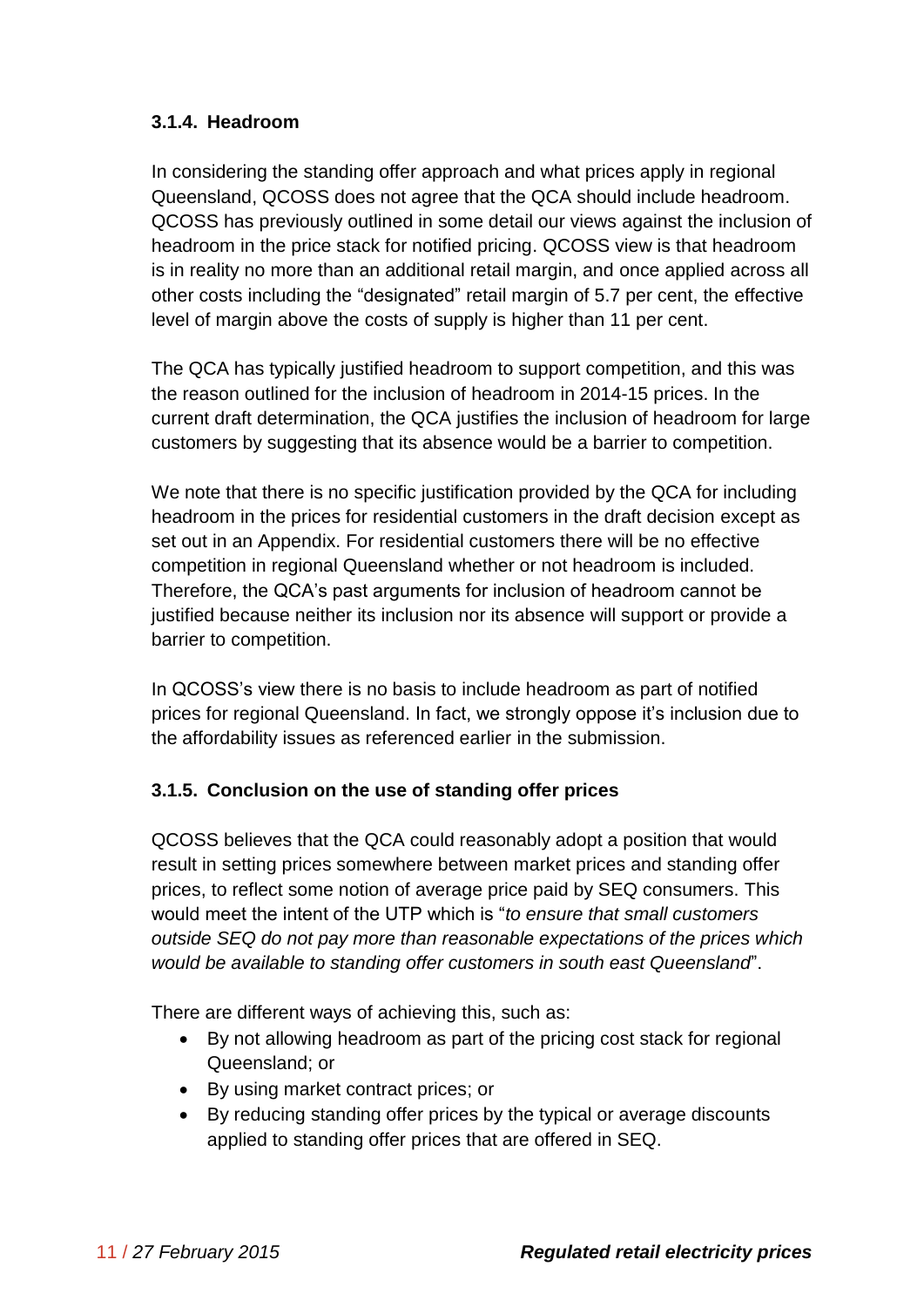These are feasible approaches, alone or in combination, and QCOSS believes that all would be consistent with Government policy.

## <span id="page-11-0"></span>**3.2. Transition to fully cost reflective tariffs**

The Ministerial delegation requires that QCA consider:

*"for the standard regulated residential tariff (Tariff 11), complete the rebalancing of the fixed and variable components of Tariff 11 using the approach established in the 2013-14 Determination"'* 13

The QCA proposes to implement the transitional arrangements for Tariff 11 that it outlined in its 2013-14 decision. This decision included a plan for a three-year transitional path to rebalance fixed and variable charges for Tariff 11 in order to reach full cost reflectivity by 2015.

QCOSS believes that there are compelling reasons to halt or at least slow the current transition. These reasons include:

- The significant impact of increased fixed charges on low income and vulnerable consumers;
- The fact that there has been no accompanying social policy reform or customer education to support and protect vulnerable consumers from these impacts over the previous two years of the transition path, despite the QCA identifying this as an area appropriate for government welfare measures; and
- The significant uncertainty about what will happen with fixed charges in future tariff reform approaches by the network businesses in Queensland.

### **3.2.1. Customer Impacts**

The effect of completing the rebalancing of fixed and variable charges for 2015-16 prices is that the daily fixed charge will rise from 83.414 cents to 107.483 cents. QCOSS notes that the real figure will be up to 11 cents higher for Tariff 11 once metering charges (now unbundled from other network costs due to being reclassified by the Australian Energy Regulator (AER)) are included. Metering inclusive, the increase in fixed charges proposed for 2015-16 prices is approximately 42 per cent. This comes on top of a 66 per cent increase in the fixed charge in 2014-15 and almost 50 per cent in 2013-14. While increases in the fixed charge will be offset by lower volume charges for some customers, other customers will not consume enough to reap the benefits. It is well understood, and in the draft decision the QCA confirms, that higher fixed

<sup>13</sup> Queensland Competition Authority. *Draft determination on regulated retail electricity prices for 2015-16*, December 2014. Appendix A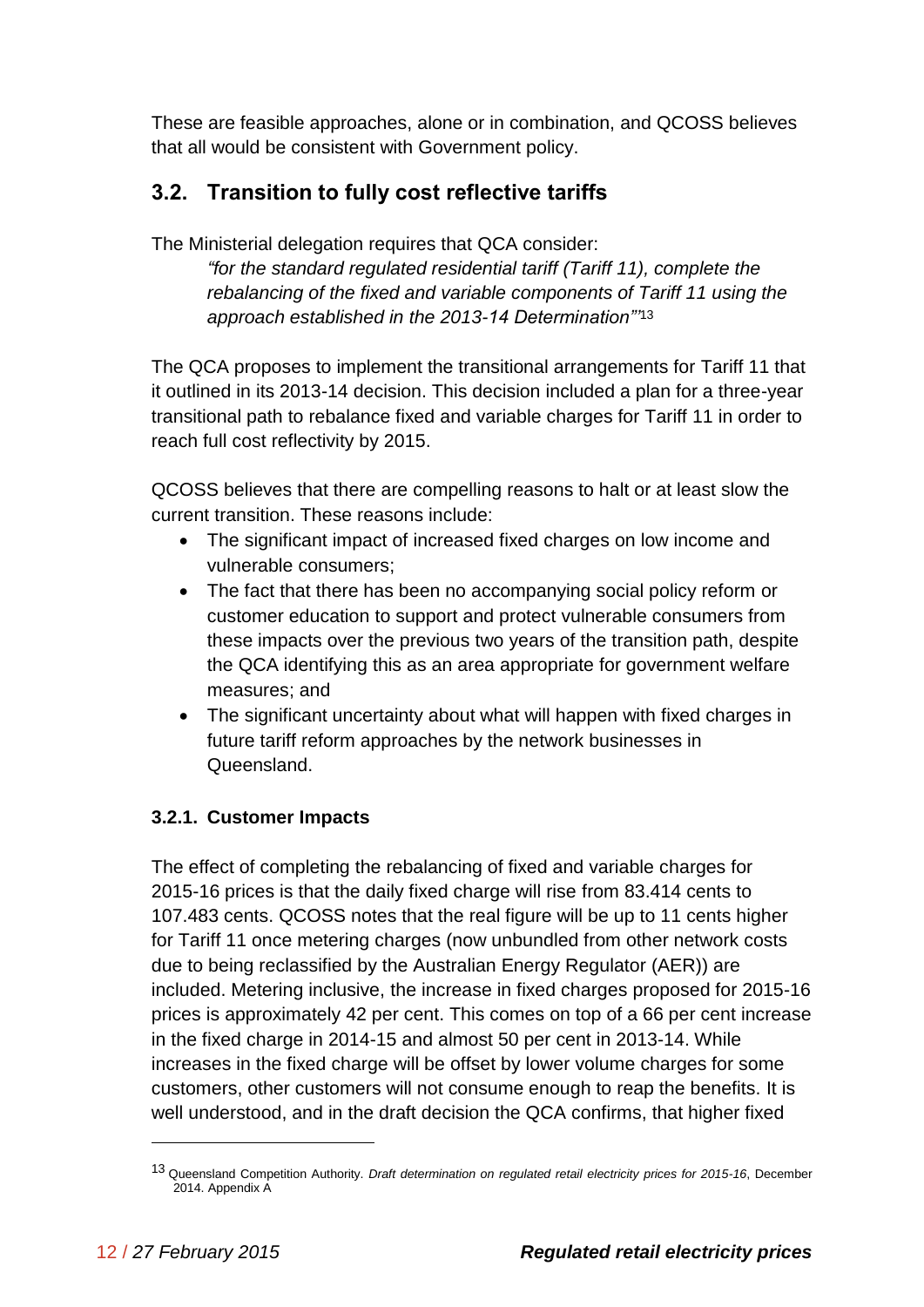charges relative to volume or usage charges will therefore result in higher costs for low consumption households.

QCOSS has long held and previously raised concerns about the impacts of the rebalancing of fixed and variable charges of Tariff 11 on low income and vulnerable customers. While the QCA correctly points out "that the offsetting reduction to the variable charge will benefit those financially vulnerable customers with high consumption", our concern is that there may be a greater number of financially vulnerable households that will experience a negative impact, because on the whole, low-income households tend to use less energy than other households.

For example, the average consumption of concession cardholders across several of Ergon's regions is between 14 per cent and 21 per cent lower than the average consumption levels of all households in the same region.14 The notable exception is in the Wide Bay area where concession card holders use only 9 per cent less electricity on average. However this region not only has the lowest average usage compared to all other regions, it has one of the most disadvantaged populations in Queensland. <sup>15</sup> QCOSS acknowledges that there are both winners and losers from the rebalancing but believes the number of 'losers' in this case may be significant as well as the households that can least afford it.

By the QCA's own account, a 'single frugal person' may be exposed to a price increase of around 9 per cent due to tariff rebalancing. Using another example, a 'frugal couple' with an annual consumption of 3070kWh, will see a 5.4 per cent increase in their annual bill in this year. If we consider that in year one of rebalancing this same hypothetical household would have also seen an increase of 25 per cent and in year two a further 7.9 per cent, then this household - who may well be an on an income that has only increased by average CPI over that period - has experienced a very significant impact indeed over the course of this transition.<sup>16</sup>

We are concerned that the QCA has only superficially explored the customer impacts of completing the transition to cost reflective tariffs, and in doing so has failed to provide the consideration the delegation required. The QCA paper understates the impact when saying a 'typical' customer will see a price increase of a 2.7 per cent. Typical here means a household with median

<sup>14</sup> Information provided to QCOSS by Ergon Energy on 27 February 2015

<sup>15</sup> For example 83% of residents in Wide Bay fall into the "most disadvantaged" socio economic quintiles according to Queensland's former Office of Economic Statistical Research. See http://www.oesr.qld.gov.au/regions/wide-bayburnett/index.php

<sup>&</sup>lt;sup>16</sup> It is noted that in the previous two years the household at this consumption level was defined as a "frugal single person', whereas in the current determination the household at the same consumption level is labeled as a "frugal couple". QCOSS has compared the impact at the same consumption level to demonstrate the cost escalation for any household type with a similar consumption.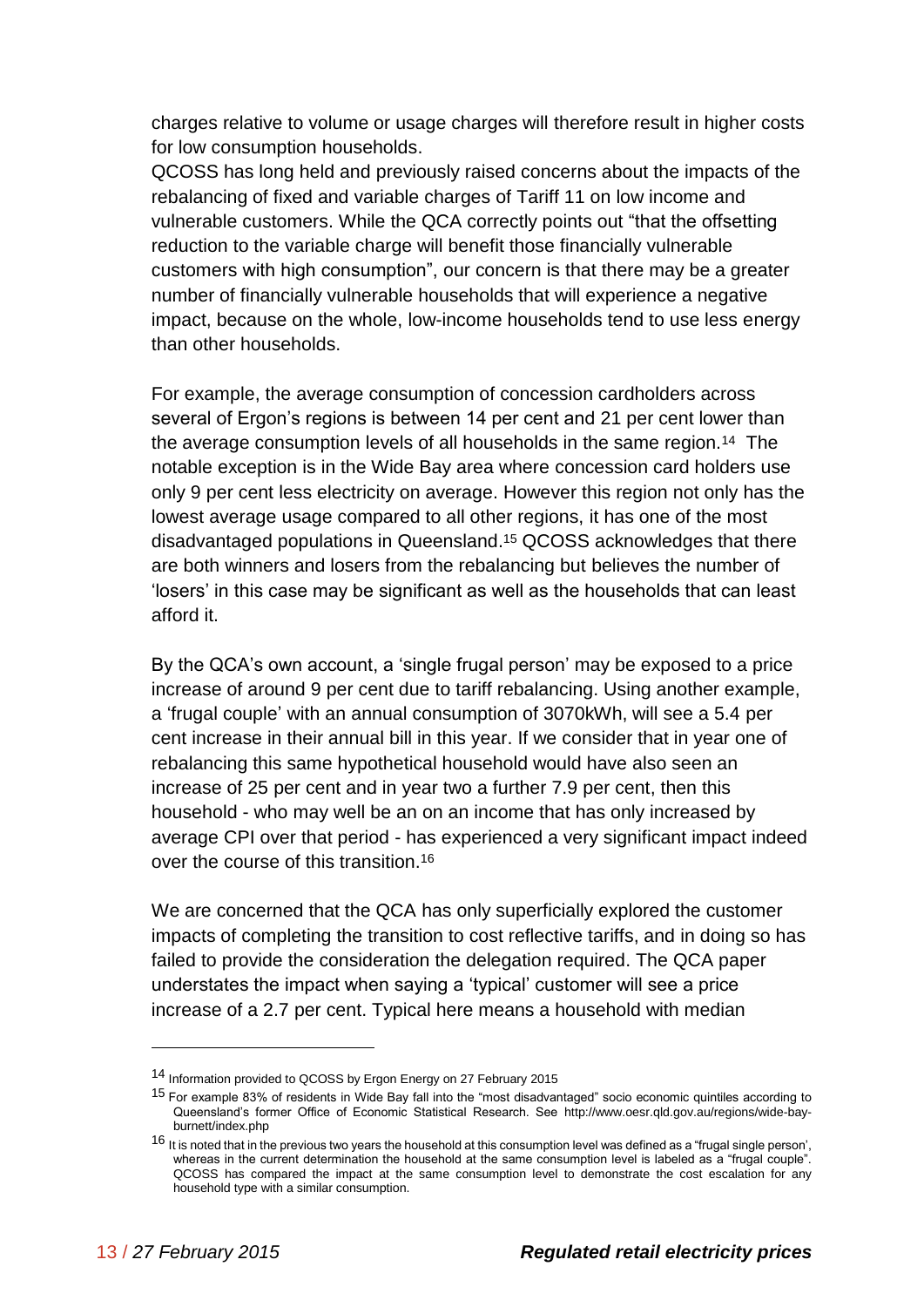consumption level, but it does not mean the majority of households will experience only a 2.7% impact. There are a large number of households that will have a much higher impact according to the QCA modelling, and a significant number who will experience an increase of between 5 and 10 per cent. For example, the QCA's modelling shows that approximately 250,000 households will experience a price increase of 5 per cent or greater.<sup>17</sup> This represents approximately 40 per cent of the Ergon residential customer base and we can assume that many of these households are on low incomes.

#### **3.2.2. Lack of policy measures concerning concessions or consumer education**

#### The QCA has commented that:

*"The needs of financially vulnerable customers are best met through targeted welfare assistance measures. … It is a matter for the Government to decide whether additional assistance measures are appropriate."*<sup>18</sup>

In its previous submissions to the QCA concerning the rebalancing of the fixed and variable components of Tariff 11, QCOSS supported the three year transitional approach on the basis that it was preferable to immediate implementation of cost reflective tariffs, and in order to allow time for government to respond with appropriate social policy responses to mitigate the impact on low income and vulnerable consumers. It has been, and still is, QCOSS' view that structural reform of energy concessions is necessary and that consumer education about electricity tariffs is required not only in preparation for price deregulation in SEQ, but also for customers to understand, adjust and budget for the potential impacts of higher fixed prices.

QCOSS is disappointed that neither concession reform nor a government led consumer education program to improve consumer energy literacy has occurred. The preferred approach to concessions of the previous two governments has been to maintain a flat concession but to increase the total quantum of the rebate. While increases in the rebate are always welcome, QCOSS notes that this does not address the horizontal equity issues that arise due to the fact that different eligible households experience different sized bills, while the amount of rebate remains constant. QCOSS has consistently maintained the view that energy concessions should be percentage based as

<sup>17</sup> Queensland Competition Authority. *Draft determination on regulated retail electricity prices for 2015-16*, December 2014, p35. As it was difficult to discern household numbers from the graph published in the QCA determination a copy of the graph with household numbers identified was requested and provided by the QCA.

<sup>18</sup> Queensland Competition Authority. *Draft determination on regulated retail electricity prices for 2015-16*, December 2014, p 36.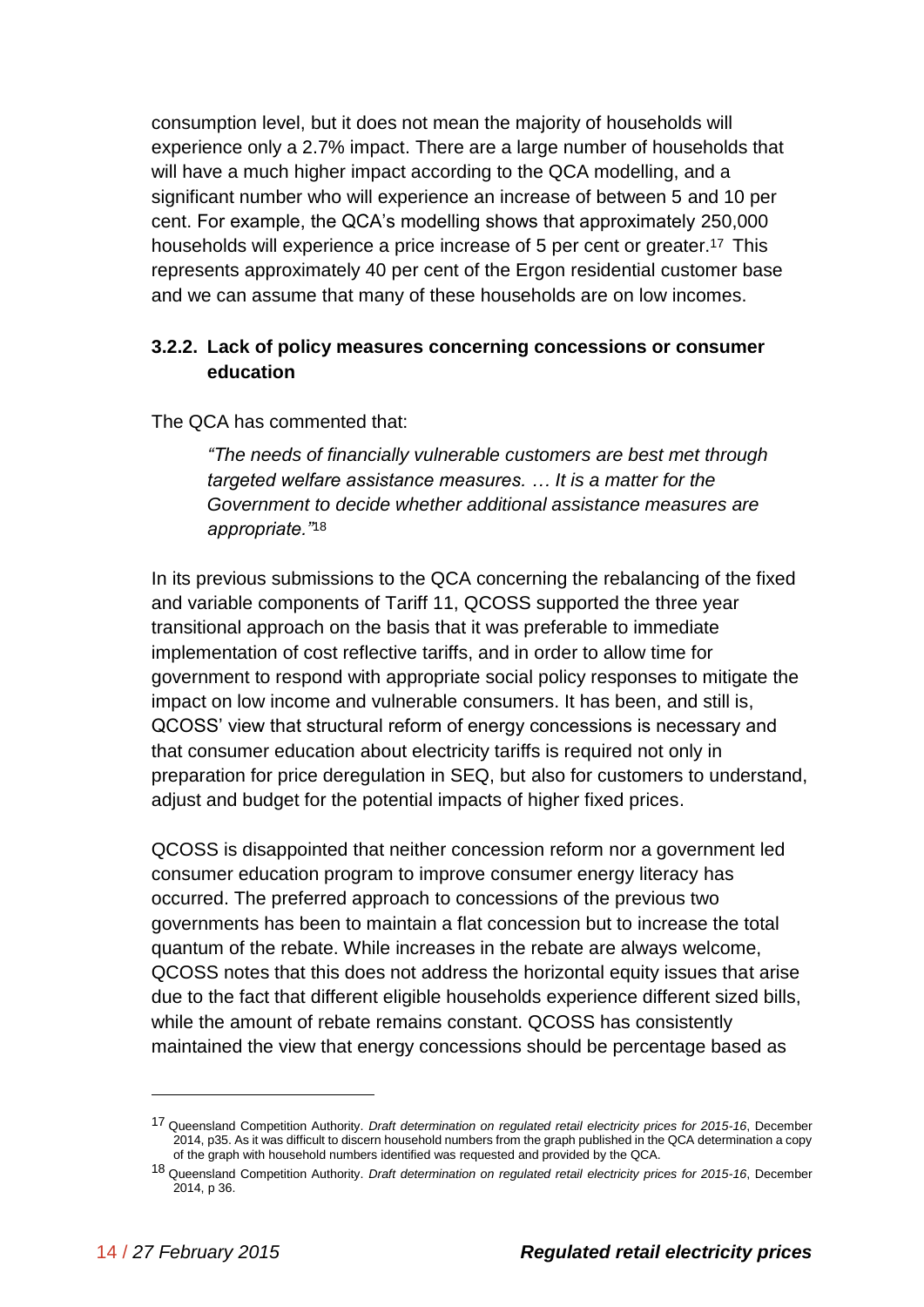applied in Victoria, rather than a flat payment amount. QCOSS has also been concerned that some individuals of very limited means, namely those holding health care cards rather than pensioner concession cards, do not have access to a concession at all. Queensland is the only jurisdiction in Australia, other than the Northern Territory, that does not extend energy concessions to health care cardholders. As a result, QCOSS' concerns about the impact of tariff rebalancing on low-income customers have not diminished.

While QCOSS understands that these may be issues for government to address, QCOSS believes that the delegation requires the QCA to provide more analysis than is currently being provided on the likely customer impacts, particularly on the numbers of households and the characteristics of those households. For example, the chart provided on page 35 of the draft decision to demonstrate the percentage price impact at various consumption points is not sufficiently clear about the number of households in each consumption band.<sup>19</sup> This is critical information for the community and for government.

Further, in considering whether to complete the transition to fully cost reflective prices, QCOSS believes the QCA should take into account the characteristics of the households that are likely to be impacted. The QCA should also have regard to the fact that neither concessions reform nor consumer education has occurred. Regardless of the fact those actions are not QCA's primary responsibility, they clearly have an impact on consumers and how the prices the QCA sets will impact households across the regions. This would be consistent with the requirement in the delegation for the QCA to consider the impact of its decisions on consumers.

#### **3.2.3. Fixed charges and tariff reform**

A further reason the QCA should consider ceasing the full transition to higher fixed costs is the uncertainty around the outcomes of the tariff reform process that is currently underway. In late 2014 the AEMC finalised a rule change that requires network businesses to provide cost reflective tariffs as far as practicable. Both Ergon and Energex have commenced consultation with stakeholders, and the level of fixed charges is one of the many areas of discussion. Both Ergon Energy and Energex are preparing their Tariff Structure Statements (TSS) and will be submitting them to the AER in November 2015. Their new suite of tariffs is likely to come in on 1 July 2017 although Ergon has

<sup>&</sup>lt;sup>19</sup> QCOSS notes that the QCA provided this information on request and this was used to inform our assessment of the number of households that will experience a 5% or greater price increase.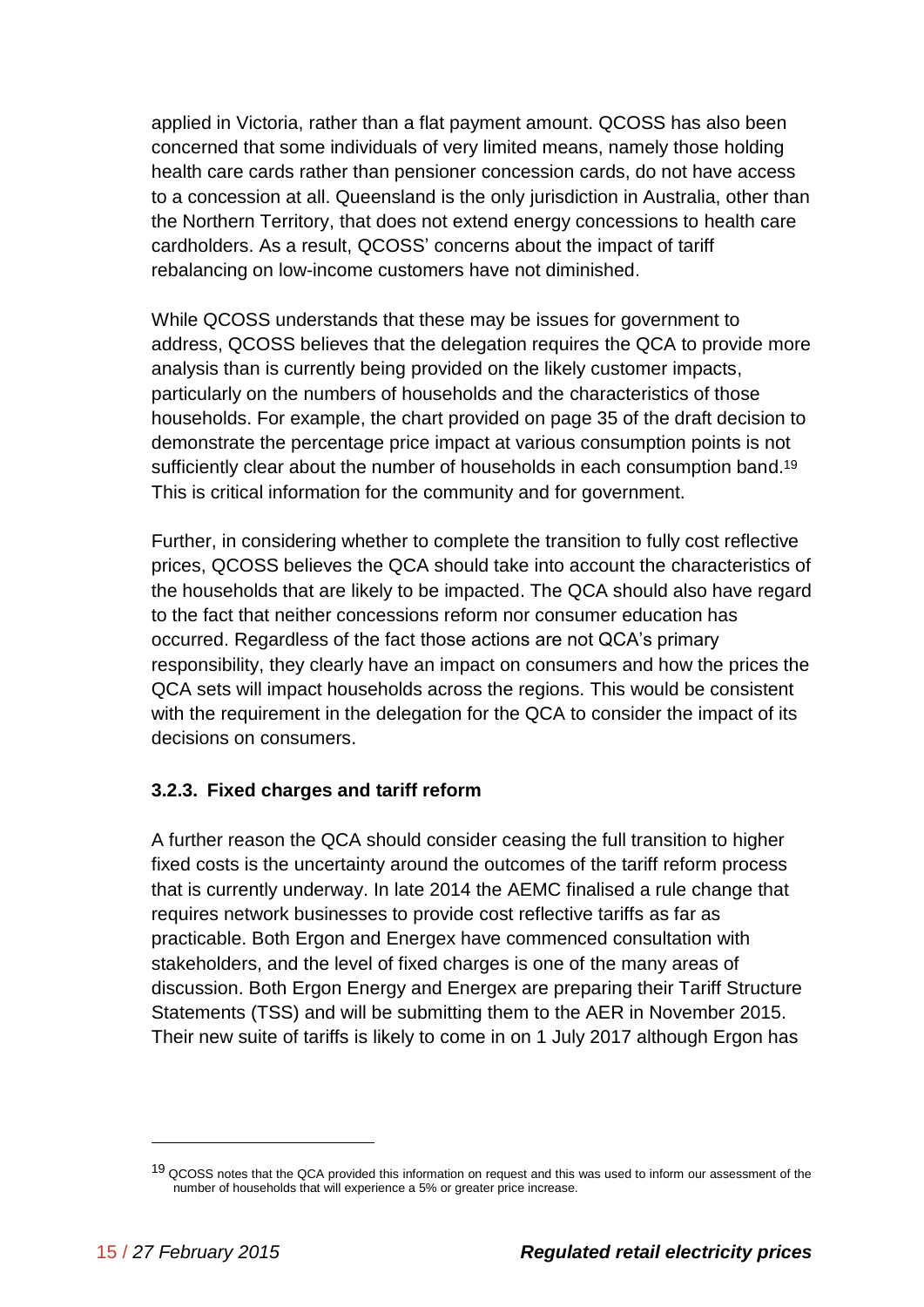flagged the "introduction of seasonal demand and energy tariff (circa 2016- 2017)" <sup>20</sup>.

These new tariffs will be set to recover the long run marginal costs with the residual costs recovered by a mix of fixed and volume tariffs. Over time, as more and more people take up the new demand tariffs, it is likely that the fixed and volume tariffs will also change depending on the size of the bucket of residual costs.

The Department of Energy and Water Supply's expert panel on tariff reform established by the previous Queensland government has suggested that in the longer term increasing the fixed charge is not preferred given the bluntness of the signal and the impacts on low consumption consumers. <sup>21</sup> They note that:

*"When setting the values for each charging component, it is critical to strike an appropriate balance between the proportion of network costs recovered through the fixed, variable and demand charges. Consumers need to be able to respond to price signals and have an incentive to reduce peak electricity usage. Therefore it is not appropriate to recover all network costs through a fixed charge."* 22

While the expert panel do acknowledge and accept the QCA's current transition path, clearly the use of fixed charges to achieve cost reflectivity is now completely out of step with current approaches. The expert panel argues that: *"improving the cost reflectivity of existing tariffs through further significant increases to the fixed charge is unlikely to lead to long term tariff stabilisation."* 23

Given that Queensland has now embarked on the tariff reform path, and given the uncertainty about where this path will lead and what will eventuate with fixed charges, QCOSS believes it would be entirely reasonable to cease the current transition path and stop fixed charges from rising further at this time.

- $\bullet$
- At the time of its original decision, the QCA itself considered the possibility that it would need to adjust the price path given the high level of uncertainty about the future level and structure of network prices. Noting the various ongoing reviews relevant to network prices the QCA observed that it was:

*"not inconceivable that the level and structure of network charges could* 

<sup>20</sup> Ergon Energy (2014), Consultation paper, *Future Network Tariffs*. This can be found at [www.ergon.com.au/futurenetworktariffs](http://www.ergon.com.au/futurenetworktariffs)

<sup>21</sup> Electricity Expert Panel. Network Tariff Stabilisation Review. *Project1: Network Tariff Design for Residential Consumers*, 5 December 2014, p49.

<sup>22</sup> Ibid, p48.

<sup>23</sup> Ibid, p65.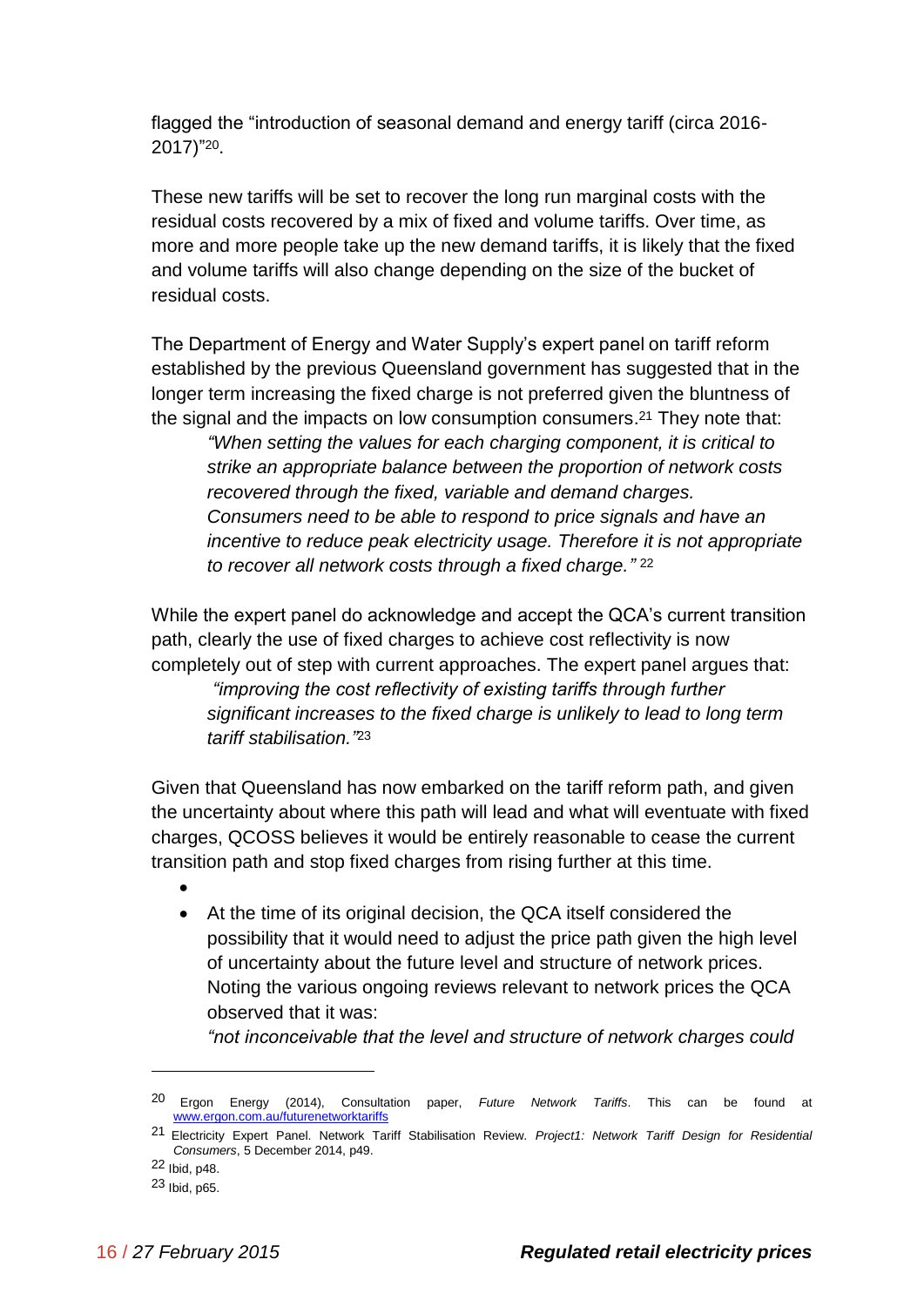*change to such an extent that any price path set this year may over- or under-shoot the eventual cost-reflective tariffs for the majority of customers once these reviews have been completed and implemented."<sup>24</sup>*

#### **3.2.4. Delegation requirements**

QCOSS anticipates that the QCA may point to the delegation from government as *requiring* it to complete the transition to fully cost reflective tariffs. However QCOSS believes the delegation would allow the QCA to slow or halt the transition. The word *'consider'* in the delegation is important and provides the opportunity for the QCA to propose alternative outcomes. The delegation does not say that QCA must complete the rebalancing this year, and QCOSS believes that to stop, or at least slow, the transition would be consistent with the delegation.

Indeed the QCA has in the past noted that where it is asked to 'consider' or 'give consideration' to a particular issue, its obligation is not only to give due consideration to the matter but to also consider any relevant related issues. The QCA may consider alternative approaches and at times adopt these in its final recommendation. For example, in its determination of retail electricity prices for 2013-14, the QCA was required to consider whether its approach to estimating energy costs could strengthen or enhance the underlying network price signals and provide greater incentives for customers to switch to time-of-use tariffs and reduce their energy consumption during peak times. The QCA considered the matter and determined that it would not strengthen or enhance the underlying network price signals or provide greater incentives for customers to switch to time-of-use tariffs and reduce their energy consumption during peak times.<sup>25</sup>

The Minister's letter included in Appendix B to the Draft Determination also states:

*"I also understand the delegation sets out matters the QCA must consider and it is reasonable to expect that the QCA may consider other approaches in its consultation"'* 26

QCOSS believes the QCA is fully aware that its obligation is only to consider completing the transition this year. For example, in section 7.1 of the draft determination the QCA attributes its decision to complete the transition to the

<sup>24</sup> Queensland Competition Authority. *Final determination. Regulated retail electricity prices 2013-14*, May 2013, p 90.

<sup>&</sup>lt;sup>25</sup> The reasons for this determination were set out in discussion on pages 31-32 of the QCA's Final Determination of Regulated Electricity Prices 2013-14 in May 2013.

<sup>26</sup> Queensland Competition Authority. *Draft determination on regulated retail electricity prices for 2015-16*, December 2014. Appendix B.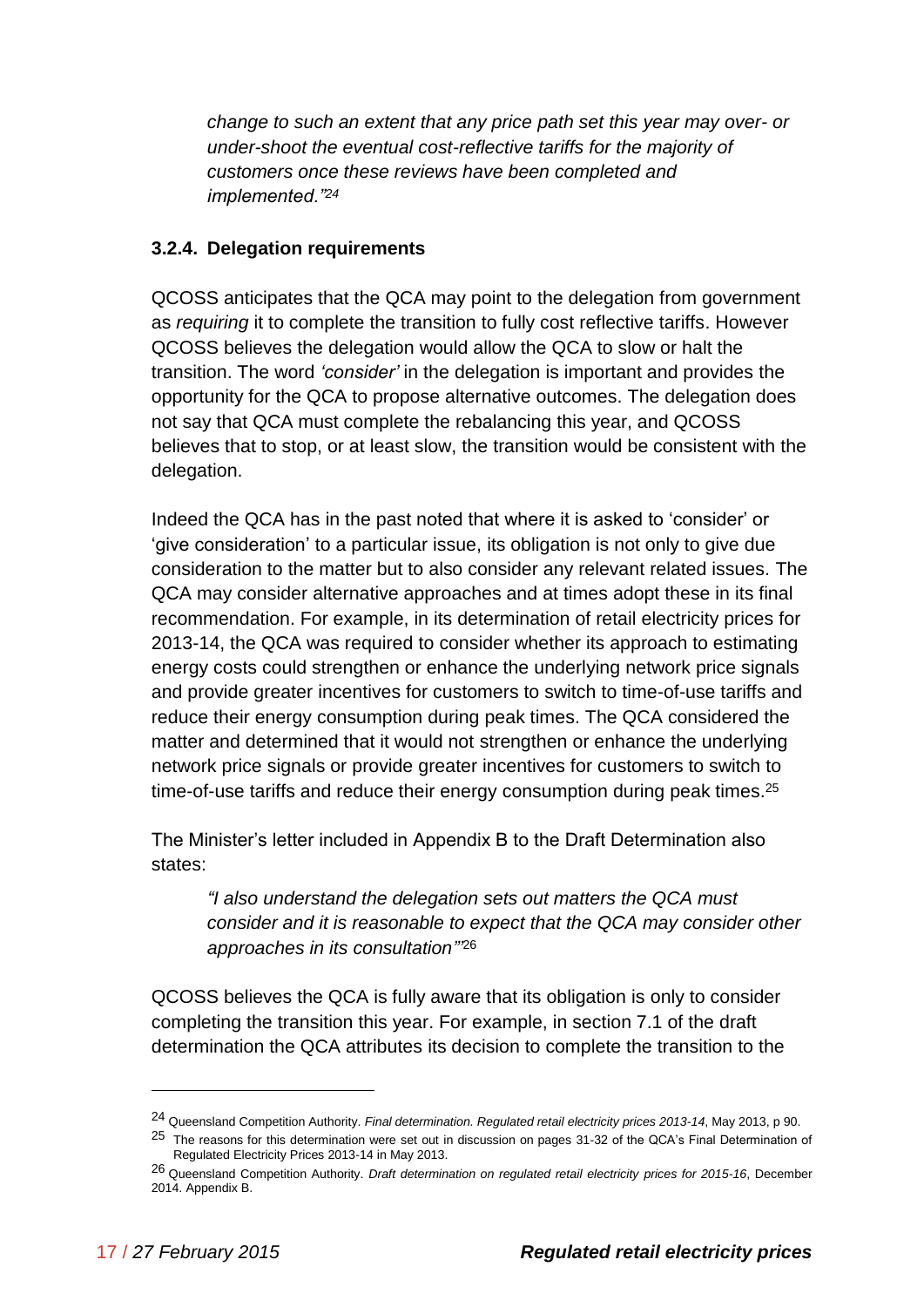decision to base notified prices on the cost of supply in SEQ, rather than the delegation.<sup>27</sup> However, QCOSS believes this is not a strong basis for deciding to complete the transition, particularly in the face of the customer impacts we have highlighted above.

The decision to base notified prices on SEQ costs of supply only covers the level of pricing or, as the QCA describes it, the costs of supply in SEQ. It says nothing about the structure of pricing or about the relative assignment of cost recovery between fixed and variable tariff components. The fact that elsewhere in respect of Tariff 12, the QCA considers the use of an Ergon Energy tariff structure rather than an Energex tariff structure, shows that the QCA has not considered there is a need to structure Ergon Energy tariffs in the same form as Energex area tariffs.

QCOSS therefore believes that QCA may decide to slow or halt the transition to full tariff rebalancing in its final decision, and for the reasons outlined above, QCOSS recommends that the QCA do so.

<sup>27</sup> Queensland Competition Authority. *Draft determination on regulated retail electricity prices for 2015-16*, December 2014, p 34.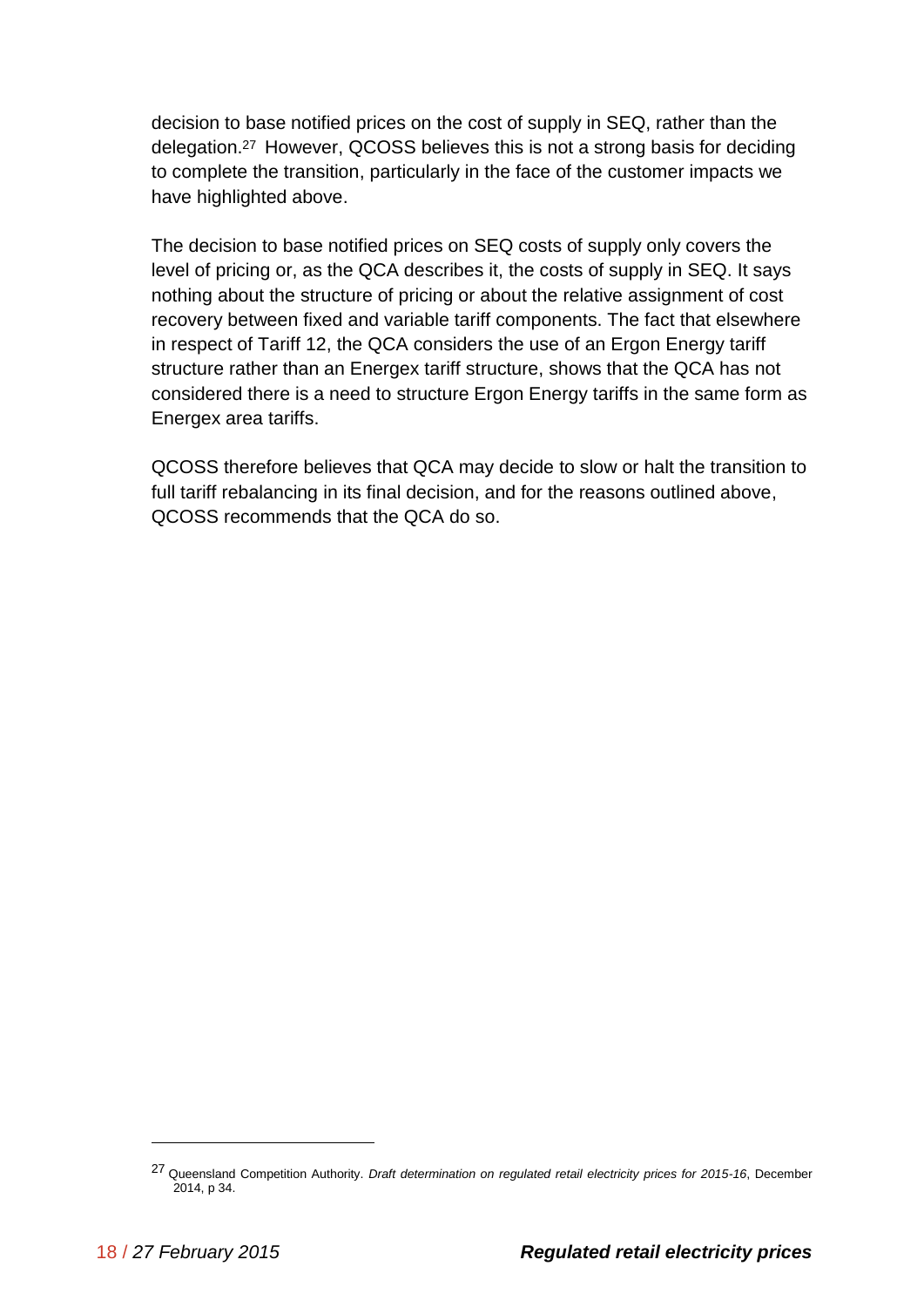# <span id="page-18-0"></span>*4. Network Issues*

## <span id="page-18-1"></span>**4.1. Network costs for 2015-16**

QCOSS notes that the network costs are treated as a direct cost pass through, and that the costs identified in the QCA's draft decision are based on the Energex regulatory proposal to the Australian Energy Regulator (AER) submitted as part of the 2015-20 distribution pricing determination. QCOSS notes that the network costs in the final decision will be based on Energex's revised proposal submitted to the AER following the draft decision in April 2015. The AER final decision will not be available in time for inclusion in 2015-16 prices, however any revenue differences between the preliminary and final determination will be accounted for in the subsequent years of the determination period. QCOSS concurs with this approach by QCA.

### <span id="page-18-2"></span>**4.2. Network tariffs to use for cost and structure**

The delegation received by the QCA asks that the QCA, when determining the network components for each regulated retail tariff, consider:

*"(d) (i) For residential and small business customers tariffs (with the exception of tariffs 12 and 22) in the EECL distribution area – basing the network cost component on the network charges to be levied by Energex and the relevant Energex tariff structure:* 

*(ii) For Tariff 12 residential time of use… basing the network cost component on the network charges to be levied by Energex, but utilising the relevant EECL tariff structures, in order to strengthen or enhance the underlying network price signals, and encourage customers to switch to time of use tariffs and reduce their energy consumption during peak times."*<sup>28</sup>

The QCA draft decision follows the suggested path outlined in the delegation and as a result has proposed to use Energex's costs and cost structure for Tariff 11, but Energex's cost and Ergon's cost structure for Tariff 12.

On the basis of the information provided, QCOSS is satisfied with this outcome. However, QCOSS is not convinced that there has been sufficient information and modelling of the alternative options to be fully satisfied that the proposal in the draft decision provides the *best outcome* for regional consumers.

<sup>28</sup> Queensland Competition Authority. *Draft determination on regulated retail electricity prices for 2015-16*, December 2014. Appendix A.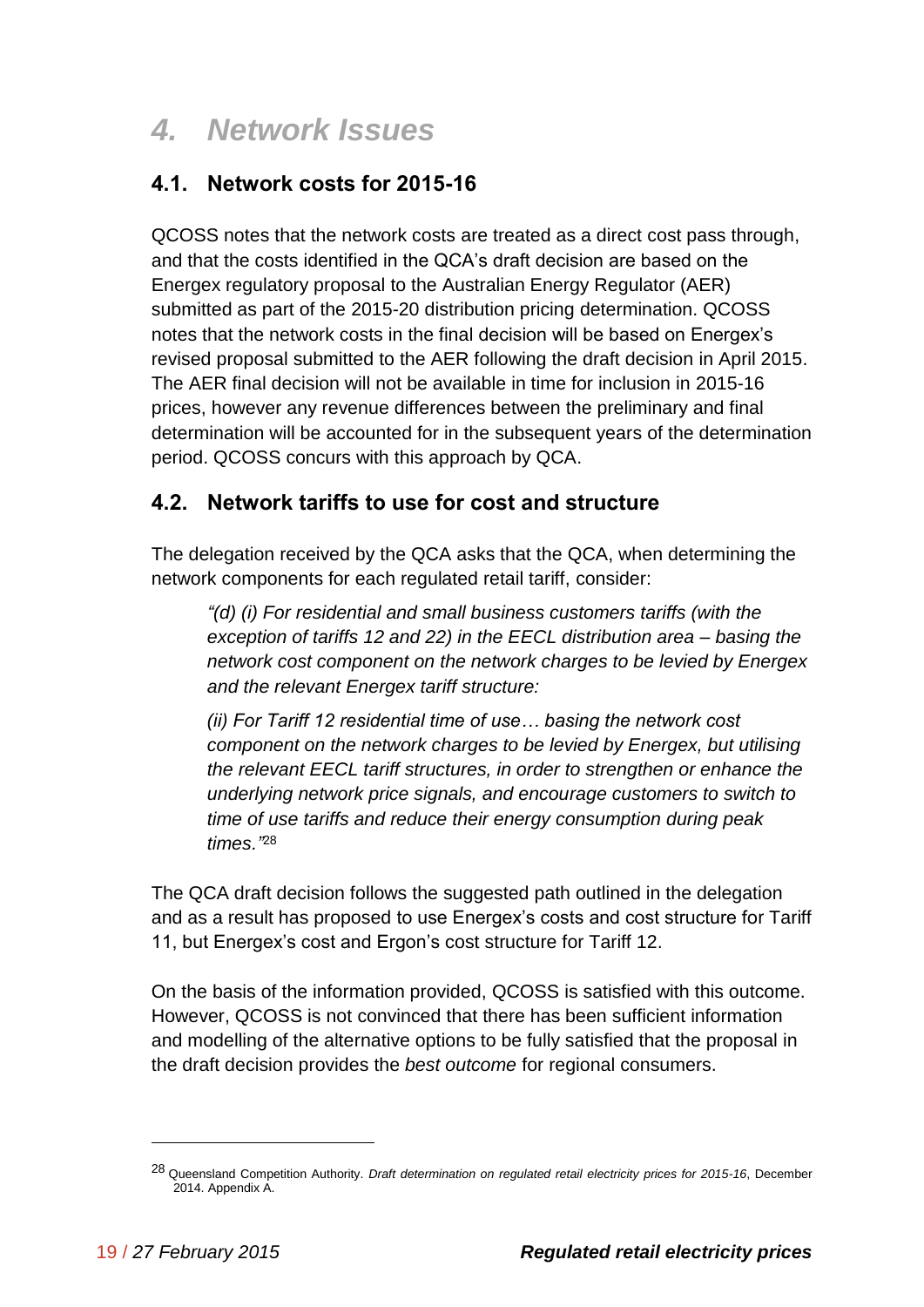QCOSS would like to see the alternative options and the potential customer effects of these options modelled in greater detail for the purposes of the final decision and in future determinations. It appears that the QCA has only provided analysis to justify the position suggested to it by the delegation. The alternative approach would have been to both model the various options and to assess the possible consumer impacts of each, at the same time considering broader policy and transitional issues.

In relation to Tariff 11 the QCA has offered the follow rationale for not basing Tariff 11 on the Ergon tariff structure:

*"… all customers would be affected by the change in tariff structure, with some customers better off and some customers worse off. We consider that this change may be too significant to make in 2015-16 and does not align with the requirement in the delegation to consider basing the flat and controlled load tariffs on Energex tariff structures."* 29

QCOSS accepts that a change in tariff structure for Tariff 11 would impact on all customers and create different outcomes for each different customer depending on their consumption levels. However, this is also true of the rebalancing of the fixed and variable components of Tariff 11, so is not a strong reason to reject the option in the first instance. QCOSS suggests the QCA could have explored the options for applying an Ergon structure to Tariff 11, as it did for Tariff 12, and in doing so could have outlined the potential impacts on different classes of customer usage.

QCOSS notes that the difference in structures for Tariff 11 between Energex and Ergon is that the volume charges for the Energex tariff are flat, while the Ergon tariff involves a three-rate 'inclining' block tariff (IBT) structure where the charges increase with each block. We are aware that the Ergon distribution fixed charged for Tariff 11 is nearly double the fixed charge of Energex's tariff. However, it is not clear that this would be the case following the application of the UTP. In the case of Tariff 12 where the proposal is to use Ergon's structure, the QCA settled on the option of making the fixed costs equal to the fixed charges in the Energex area, rejecting the option of maintaining the cost relativities of the Ergon tariff structure. Fixed costs being equal, it is possible the IBT structure for Tariff 11 could favour lower usage customers with lower rates, while imposing higher charges on higher usage customers than would be the case with a flat rate tariff.

<sup>29</sup> Queensland Competition Authority. *Draft determination on regulated retail electricity prices for 2015-16*, December 2014, p12.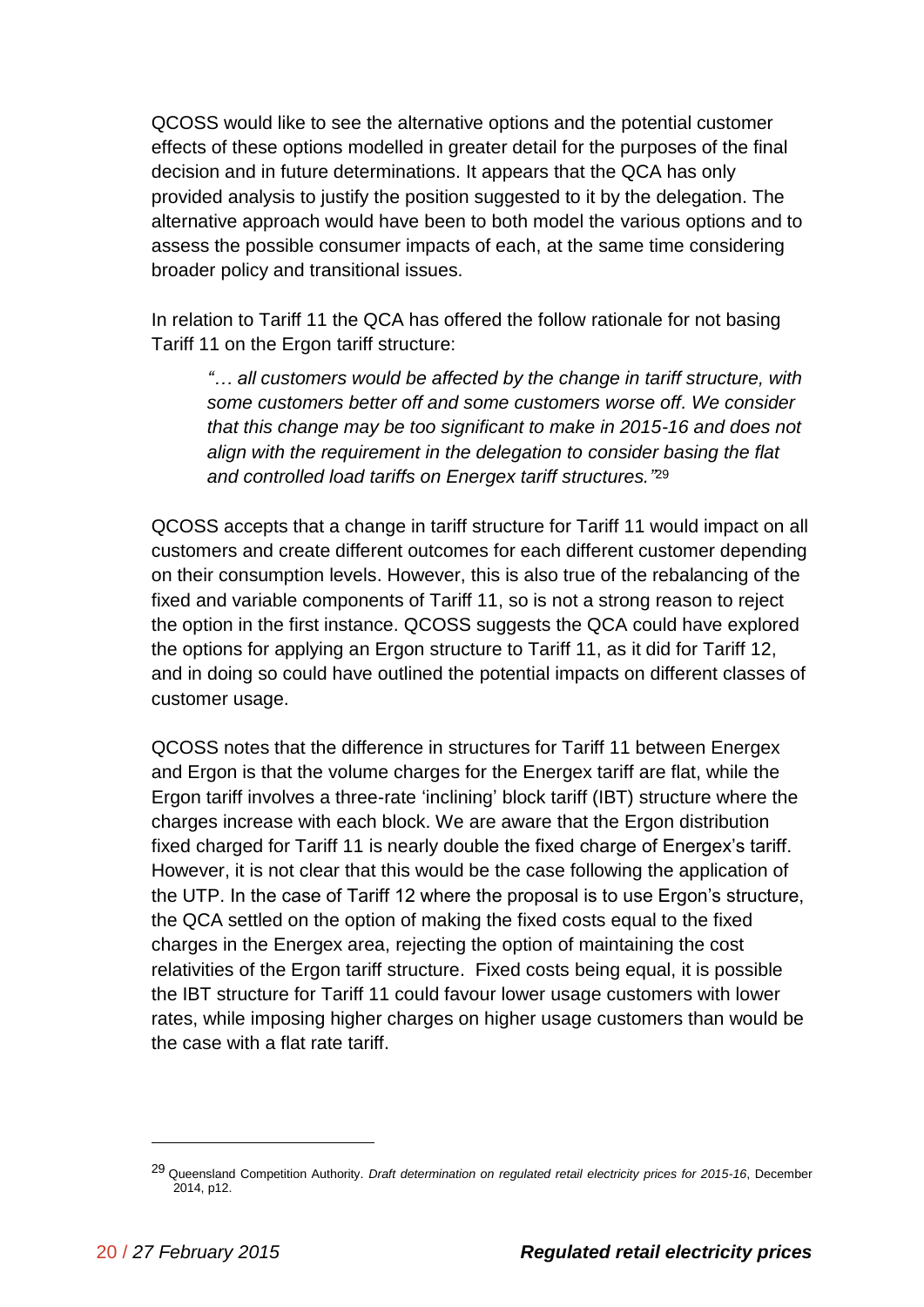The difficulty for QCOSS is that because the QCA has not sufficiently explored this option, there is insufficient information for QCOSS to adopt a position on the merits of basing the tariff on Energex as against Ergon tariff structures.

Further, QCOSS does not agree that the delegation was intended to limit the QCA's consideration of to use the Ergon tariff structure as the QCA's statement above suggests. The QCA could consider basing the flat and controlled load tariffs on Energex tariff structures, in line with the delegation, but still ultimately decide on something different.

QCOSS therefore requests that the QCA undertake a more thorough examination of the options prior to the final decision and make those results publicly available.

#### **4.2.1. Move between Tariff 11 and Tariff 12**

The QCA draft determination raises the concern that under current rules relating to the TOU Tariff 12, customers can change tariffs twice a year without cost and they can therefore move between Tariff 11 and 12 seasonally to avoid higher costs. The QCA has noted that if customers are able to move between tariffs in this way it will not result in a more cost reflective tariff. The QCA asks for input on whether they should impose stricter conditions.

QCOSS agrees with the QCA that it would produce a poor outcome in terms of cost reflectivity if customers intentionally avoid higher summer charge by being on a lower price TOU tariff in non-summer months, and on a flat tariff in summer. Therefore QCOSS would not object to allowing customers to move between Tariffs 11 and 12 without penalty a maximum of once rather than twice per year should the QCA consider this more appropriate, as long as there is sufficient customer education and awareness of these rules. We believe tariff changing once per year without penalty should allow enough flexibility not to discourage take-up of Tariff 12 while still providing the protection for customers that was intended by allowing customers to change from a time-of-use tariff where they find they are unable to change their usage sufficiently to benefit. However, QCOSS would strongly emphasise our view and intention that this tariff should remain a voluntary tariff.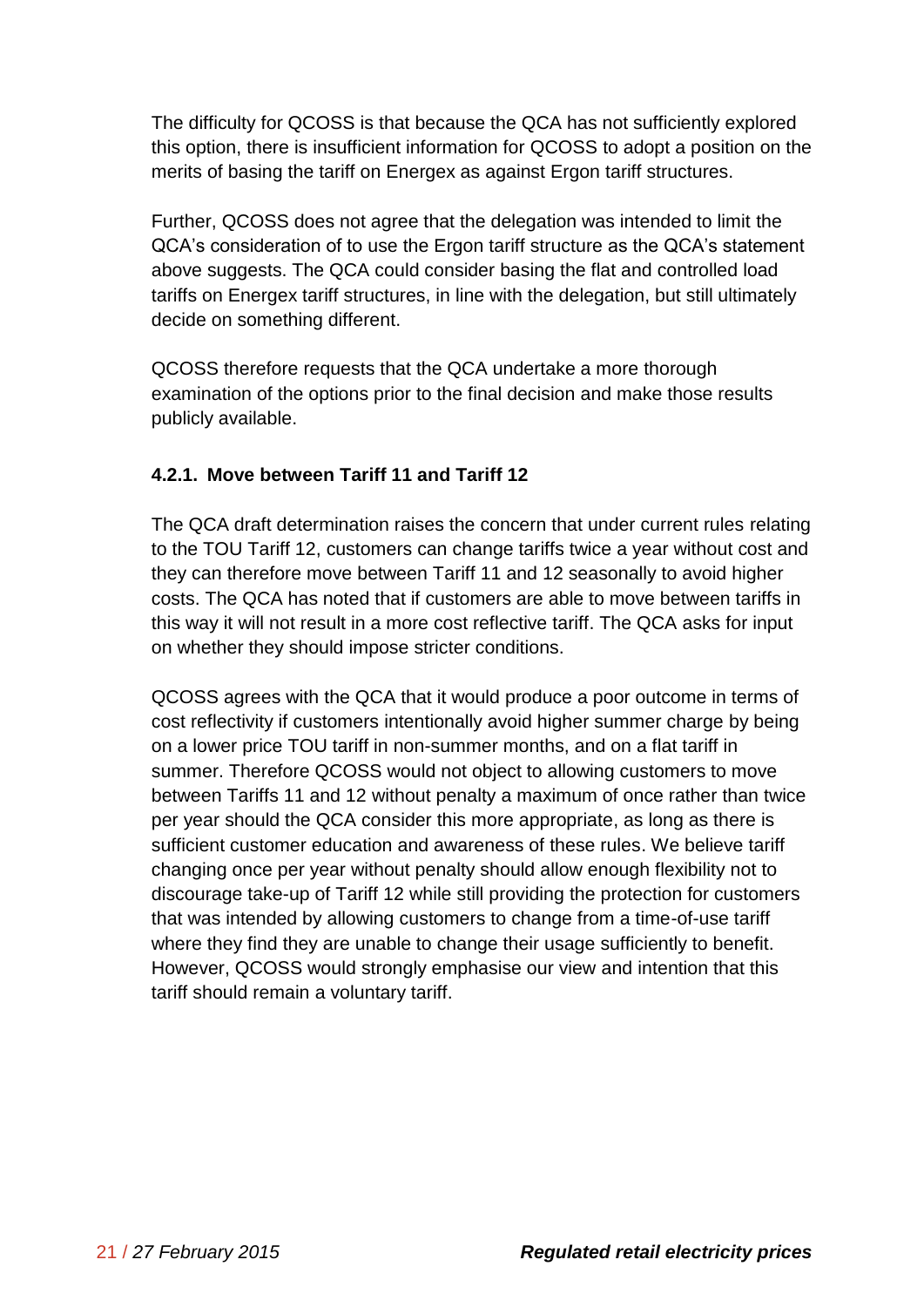# <span id="page-21-0"></span>*5. Energy costs*

### <span id="page-21-1"></span>**5.1. Basis for estimating wholesale costs**

The QCA proposes to continue using a hedging based approach to estimating wholesale energy costs. QCOSS continues to support the hedging approach, which is transparent, and should reflect the costs of an efficient retailer. QCOSS endorses the arguments outlined by QCA to support the use of a hedging approach, noting that these are consistent with the views that QCOSS has expressed in previous submissions to the QCA in its setting of notified prices.

### <span id="page-21-2"></span>**5.2. Wholesale costs for Tariff 31**

QCOSS notes with concern the increase in wholesale energy costs for Tariff 31. Tariff 31 is a controlled load tariff that is used predominantly for hot water heating overnight. The QCA has referred to advice from ACIL Allen and has attributed this increase to the increased unit costs of fuel at night due to gas and coal being used for base load.

While QCOSS does not dispute the ACIL Allen commentary, or the underlying data which they are explaining, we have concerns about the fact that controlled load tariffs in recent times have been increasing in cost at a faster rate than Tariff 11, thus undermining the customer incentive to access these tariffs.

The use of controlled load tariffs has served as both an affordability measure for customers, and a benefit to the networks who have been able to divert load from peak time usage thereby deferring the need for augmentation and generating cost savings.

Currently the fixed costs for Tariffs 31 and 33 are recovered as part of the Tariff 11 fixed charges. From 1 July 2015 a separate meter charge for controlled load tariffs will add even greater fixed costs, at the same time the volume charge is going up. To increase costs, and thereby decrease the incentive to adopt controlled load tariffs, seems counter intuitive given the results policy makers are looking for from the tariff reform processes. While we understand this is not currently a matter for the QCA, we would suggest the future of these tariffs and how they will operate with other tariff options needs some greater consideration through the tariff reform process. It may be that the network businesses need to consider a reduced fixed charge for those who adopt controlled load tariffs, particularly if the volumetric charges no longer provide an incentive to customers to adopt the tariff.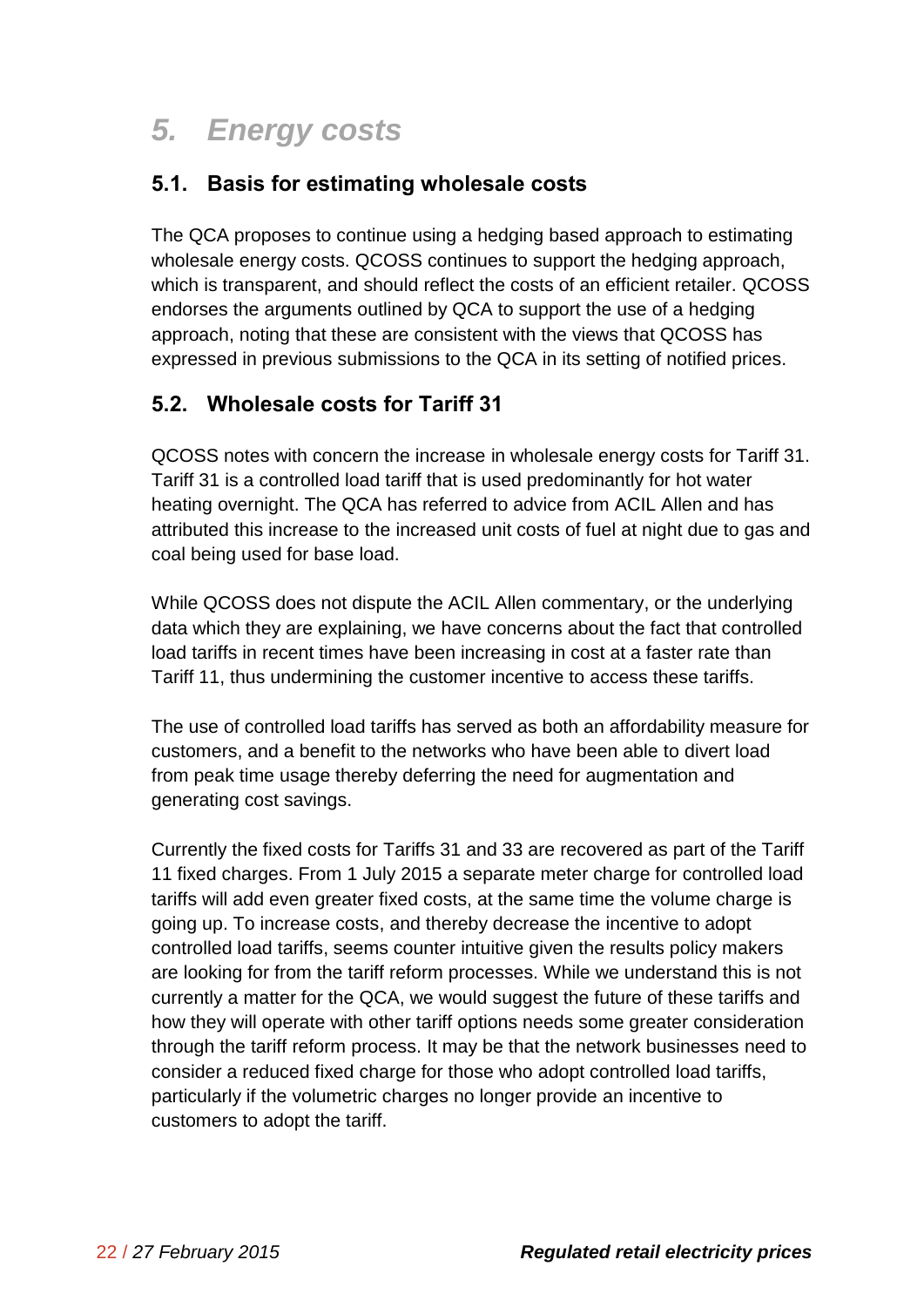### <span id="page-22-0"></span>**5.3. Other Costs**

There are other costs contributing to wholesale energy costs that QCOSS will briefly address. These include the costs of the Renewable Energy Target – Large and Small (LRET and SRET), National Energy Market (NEM) Fees, and Prudential Costs.

### **5.3.1. LRET and SRET costs**

The QCA proposes to use a market-based approach to assessing the LRET costs using the 2014 renewable power percentage for the first half of the pricing period and the LRET target for the last half of the period. Similarly, the SRET costs are to be estimated using the binding 2014 small scale technical percentage target for the first half of the pricing period and the latest available non binding 2015 STP target for the second half of the pricing period. The Small-scale Technology Certificate (STC) prices were based on the clearinghouse price of \$40 a certificate.

QCOSS supports the use of the market-based approach for estimating LRET costs. In relation to the SRET, QCOSS has previously advocated for the use of market prices to estimate Small-scale Renewable Energy Scheme (SRES) certificate costs. This was on the basis that for several years there was a glut of certificates on the market trading at prices well below the clearing house price. No trades were going through the clearing house, so we considered using the clearing house price to be inappropriate.

We understand that the market price is now similar to the clearing house price, and trades are now going through the clearing house. If this is the case, using the clearing house price could be appropriate now, though that was not previously the case.

#### **5.3.2. National Energy Market (NEM) participation fees**

QCOSS has no issues with the methodology or estimates of the NEM Participation and ancillary services charges generated by ACIL Allen.

### **5.3.3. Prudential capital costs**

QCOSS has previously argued that prudential capital costs should not be included as a separate itemised component of retailer costs. Other regulators have not separately itemised these costs, for example the Independent Pricing and Regulatory Tribunal (IPART) in New South Wales (NSW) as stated: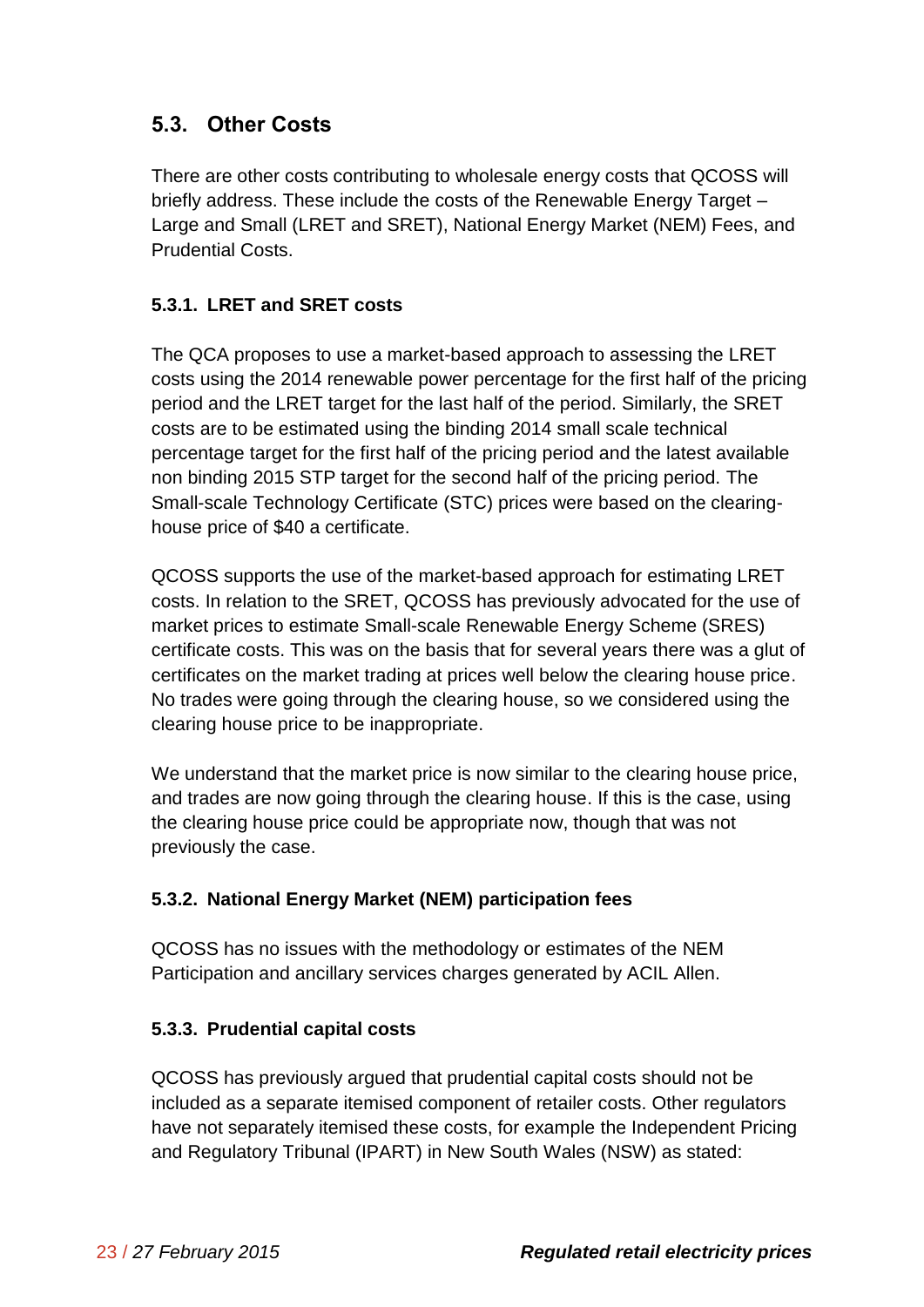*"We consider that these costs (for example the cost of meeting AEMO prudential requirements) are part of the normal costs for running a retail electricity business. These, along with other retail costs, are captured within our cost allowances."* 30

Given that the QCA has used IPART's general retail costs in its benchmarking, by separately itemising the costs of meeting Australian Energy Market Operator (AEMO) prudential costs, QCA is double counting the same costs. If and only if QCA were to remove these costs from the general retail costs, it could then legitimately separately itemise them.

As ACIL Allen advises the QCA, retailers can reallocate prudential obligations or may meet requirements through vertical integration, so there is considerable uncertainty as to the applicability of the calculation that has been used by QCA. QCOSS questions the appropriateness of the assumptions and methodology that have been used to calculate the costs, particularly as there is no benchmark of calculation by other retailers against which to compare. QCOSS would particularly question the use of the Weighted Average Cost of Capital (WACC) of Energex. The cost of capital of Energex for regulated network pricing determinations was not intended to be used for this purpose, and is certainly not applicable to a retailer of energy.

#### **5.3.4. Energy loss costs**

QCOSS notes that the QCA has calculated energy loss costs by applying transmission and distribution losses published by AEMO and aligning with AEMO's settlement processes. The current costs are based on 2014-15 figures but will be updated in April 2015.

QCOSS supports this approach in principle, however in the Australian Capital Territory the Independent Competition and Regulatory Commission (ICRC) has noted that the liability reporting point for LRET and SRES costs and NEM fees is at the node. This suggests that only the distribution loss factor should be applied to these costs.31 QCOSS proposes that this approach be applied to the current determination.

<sup>30</sup> *Review of regulated retail prices and charges for electricity from 1 July 2013 to 30 June 2016*, Final Report, IPART, June 2013, page 73

<sup>31</sup> See the discussion in *Standing offer prices for the supply of electricity to small customers from 1 July 2014 to 30 June 2017*, Draft Report, ICRC, February 2014, page 68. This position was maintained in the final report *Standing offer prices for the supply of electricity to small customers from 1 July 2014 to 30 June 2017*, Final Report, ICRC, June 2014, pages 21-23.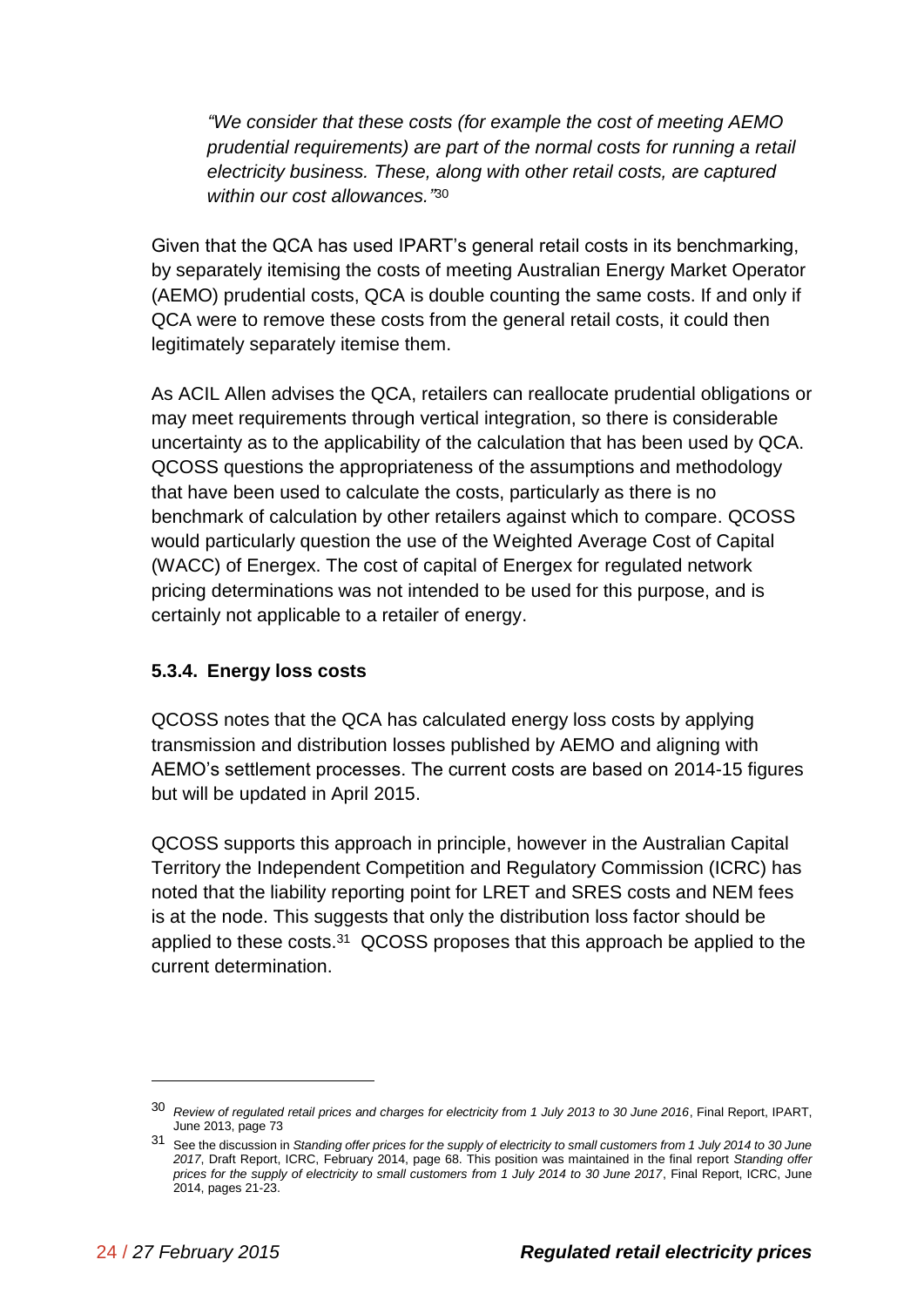# <span id="page-24-0"></span>*6. Retail costs*

## <span id="page-24-1"></span>**6.1. Retail operating costs**

To establish the Retail Operating Costs (ROC) the QCA proposes to maintain the previous 2014-15 cost calculations in real terms using the benchmarking approach developed by IPART in NSW in 2013. The QCA will continue to allocate these costs to the fixed component of the retail tariff. QCOSS agrees with the overall approach taken to establishing the ROC, however as discussed in section 5.3.3 above, QCOSS believes that if the QCA seek to retain prudential costs as separately itemised costs, they should then be removed from the general retail operating costs to avoid double counting.

QCOSS also notes that the QCA has again added regulatory fees to the benchmarked retail operating costs, where other regulators have taken these to be already included in their benchmarked retail operating costs. QCOSS believes the QCA should also remove these costs from the benchmarked retail operating costs if they are to be itemised separately, again to avoid double counting.

# <span id="page-24-2"></span>**6.2. Customer acquisition and retention costs (CARC)**

The QCA proposes that Customer Acquisition and Retention Costs (CARC) are to be applied as part of the retailer operating costs. CARC is essentially an allowance for the costs retailers incur for marketing and promotion to attract and retain customers.

In the past, QCOSS has opposed an allowance for CARC on the basis that it is not an appropriate cost to include in notified prices. QCOSS has also expressed the view in the context of state-wide notified prices that they are particularly unreasonable when calculated on a per customer basis, given that customers in regional Queensland are supplied by a single retailer who is not subject to competition and does not therefore need to undertake marketing activities. It therefore seems even less applicable now that notified prices are to be applied only to notified prices in regional Queensland where there is no competition. We anticipate that the QCA may argue that this could result in lower prices for consumers in Regional Queensland relative to SEQ. We have two arguments in response to that assertion.

Firstly, even if true, it would not in itself be a problem that regional customers pay less than what is paid by the customers on standard prices in SEQ who remain on standing offer prices. As we noted earlier, the delegation from the Minister does not require the QCA to set prices at the highest end of the scale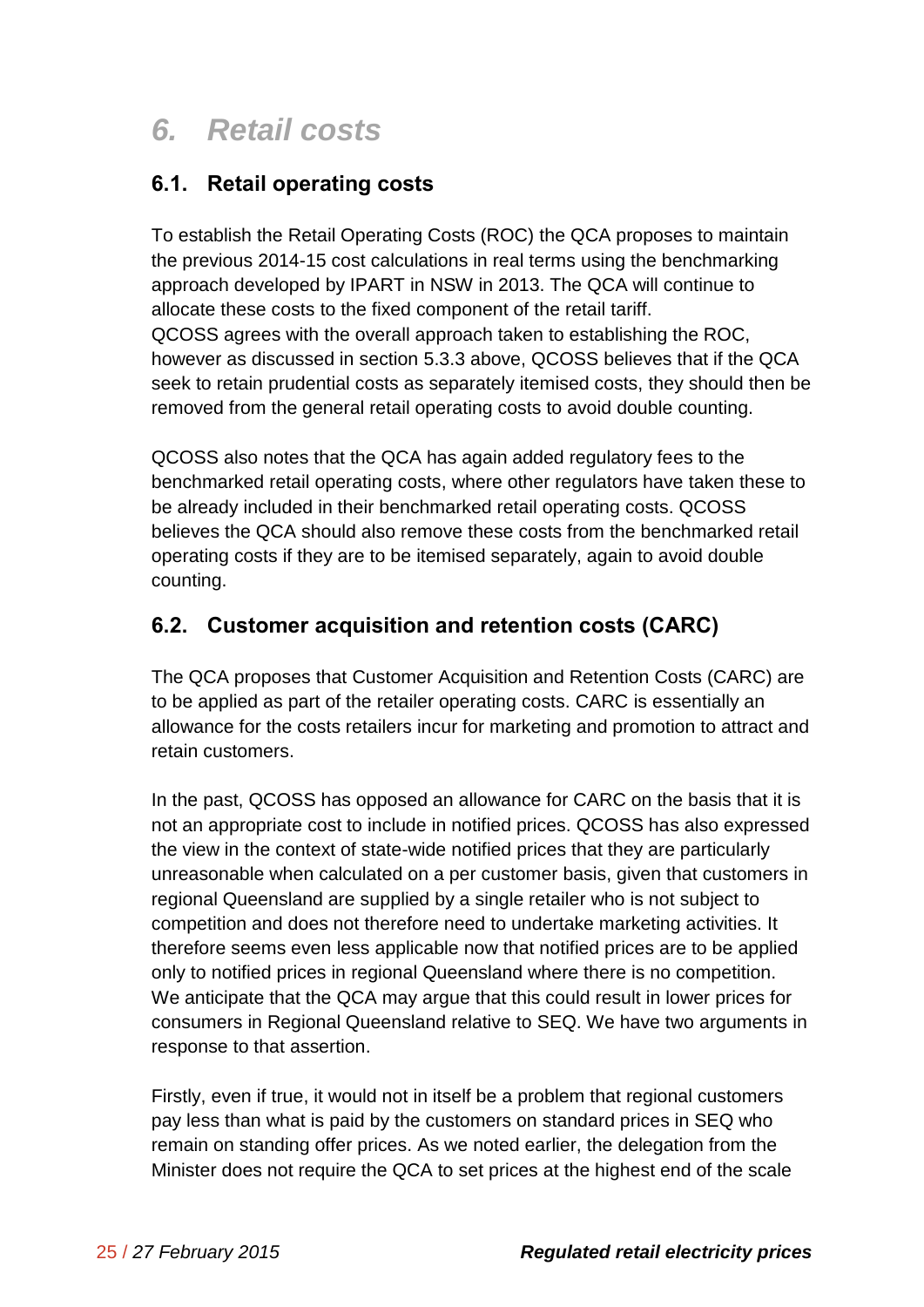of the prices paid by consumers in SEQ, nor should they given that customers in SEQ have the option of choosing lower market offers whereas customers in regional Queensland do not.

Further, customer acquisition and retention costs could be expected to decrease in SEQ as a result of the intensification of competition and in order for retailers to provide more competitive offerings. In particular, door knocking as a strategy has been abandoned in SEQ, while retailers who wish to be competitive will find lower cost channels. Increasingly customers on market prices in SEQ should be paying less as a result of these efficiencies, and so it does not appear reasonable to QCOSS that customers in Regional Queensland should be paying artificially high allowances for CARC particularly when moving to a market contracts is not an option.

This is a strong reason for the QCA to recalculate the allowances for CARC for notified prices in regional Queensland, rather than to maintain the benchmark established in 2014-15.

### <span id="page-25-0"></span>**6.3. Retail margin**

The QCA draft decision is to set a retail margin cost of 5.7 per cent, extending the approach adopted by the QCA for 2014-15 notified retail prices. The retail margin is applied equally across each component of the retail tariff. QCOSS has previously challenged this margin and proposed that a lower margin would be more suitable. The QCA has increased the level of retail margin twice now since 2012. QCOSS did not believe that it was appropriate to increase the margin from 5 per cent to 5.4 per cent in 2012-13 or from 5.4 per cent to 5.7 per cent in 2013-14. As we previously noted, the justification for the increase in 2012-13 seemed to be that 5.4 per cent was the mid-point of the reasonable range of 4.8 per cent to 6 per cent found by consultants in NSW32, notwithstanding that the retail margin at the time (5 per cent) also fell within the reasonable range.

In support of our argument we also note (as we noted then) that the QCA had itself said "the current 5 per cent margin in Queensland is not unreasonable" and "the new pricing approach being established in this determination should reduce the risks faced by retailers in Queensland relative to the previous BRCI approach, including better alignment of the cost structure and price structure and the pass through of network costs".<sup>33</sup> The increase in the margin in 2013-14 was again based on a decision in NSW, without apparent consideration of

<sup>32</sup> Final Determination for 2012-13, pages 74-75

<sup>33</sup> Final Determination for 2012-13, pages 74-75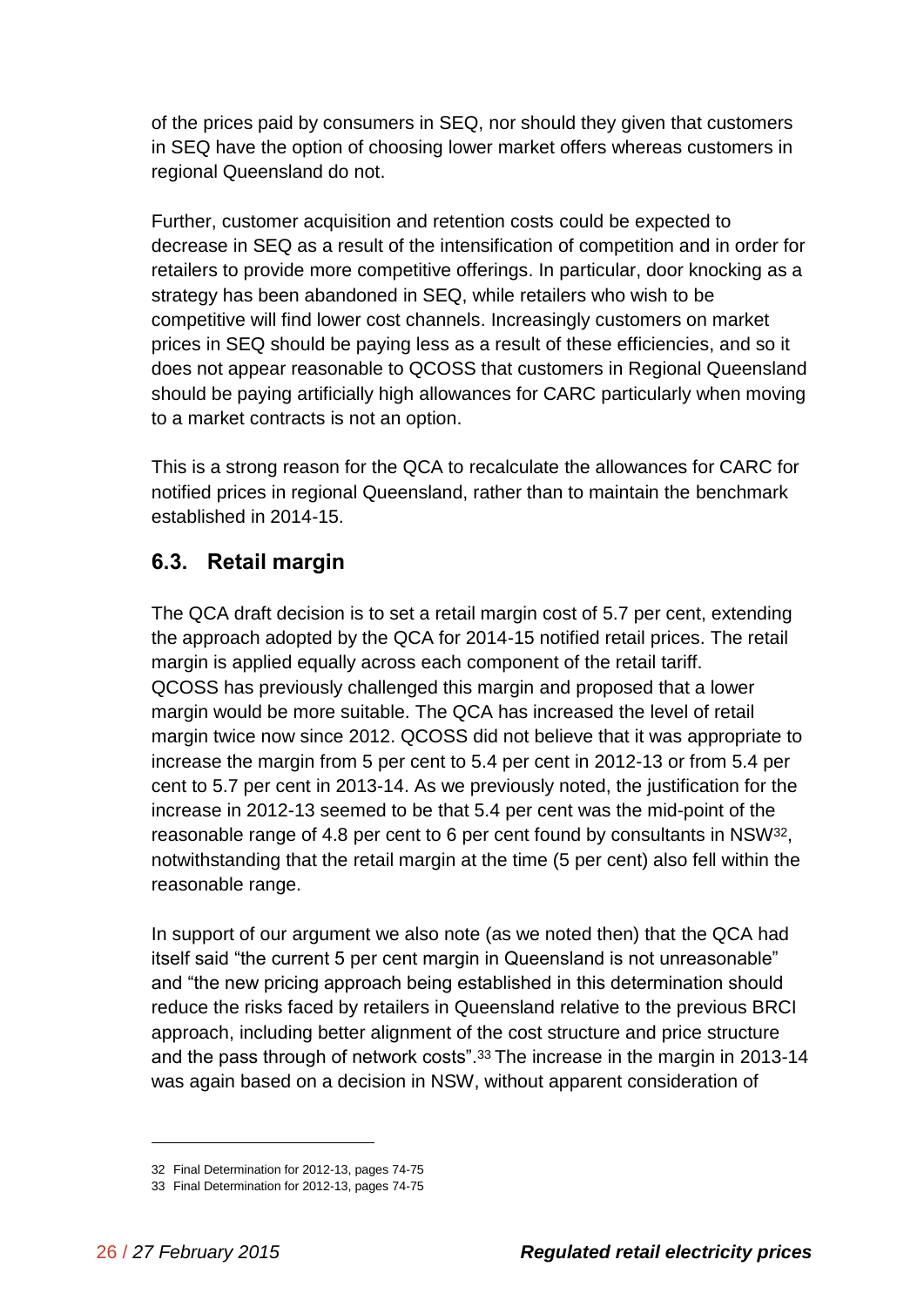whether the previous margin allowed in Queensland remained reasonable for Queensland.

QCOSS maintains that the allowed margin in 2012-13 should have been lower, and certainly not higher, than the previous 5 per cent level under the BRCI. QCOSS suggested that the margin should be lower because of the changes at the time in price setting methodology and the approach to establishing wholesale energy costs, both of which reduced retailers' risk.

Although the QCA has previously dismissed these views we believe our arguments still have merit and we therefore re-present them for the QCA's consideration. In addition to our previous arguments we would also like the QCA to consider the fact that retail competition is increasing in Queensland and especially in 2015-16 with full deregulation. Market contract prices are lower than notified prices, and the lower pricing would at least in part if not in whole come from reduced margins.

QCOSS therefore recommends that the QCA should take into account lower margins on market contracts in determining the appropriate level of retail margin to apply to notified prices in Regional Queensland. It would not be inconsistent with the delegation, and indeed it can be argued that it is consistent with the requirement to consider the impact on customers. These considerations should lead the QCA to maximise the affordability of electricity prices, and minimise unnecessary costs in setting notified prices.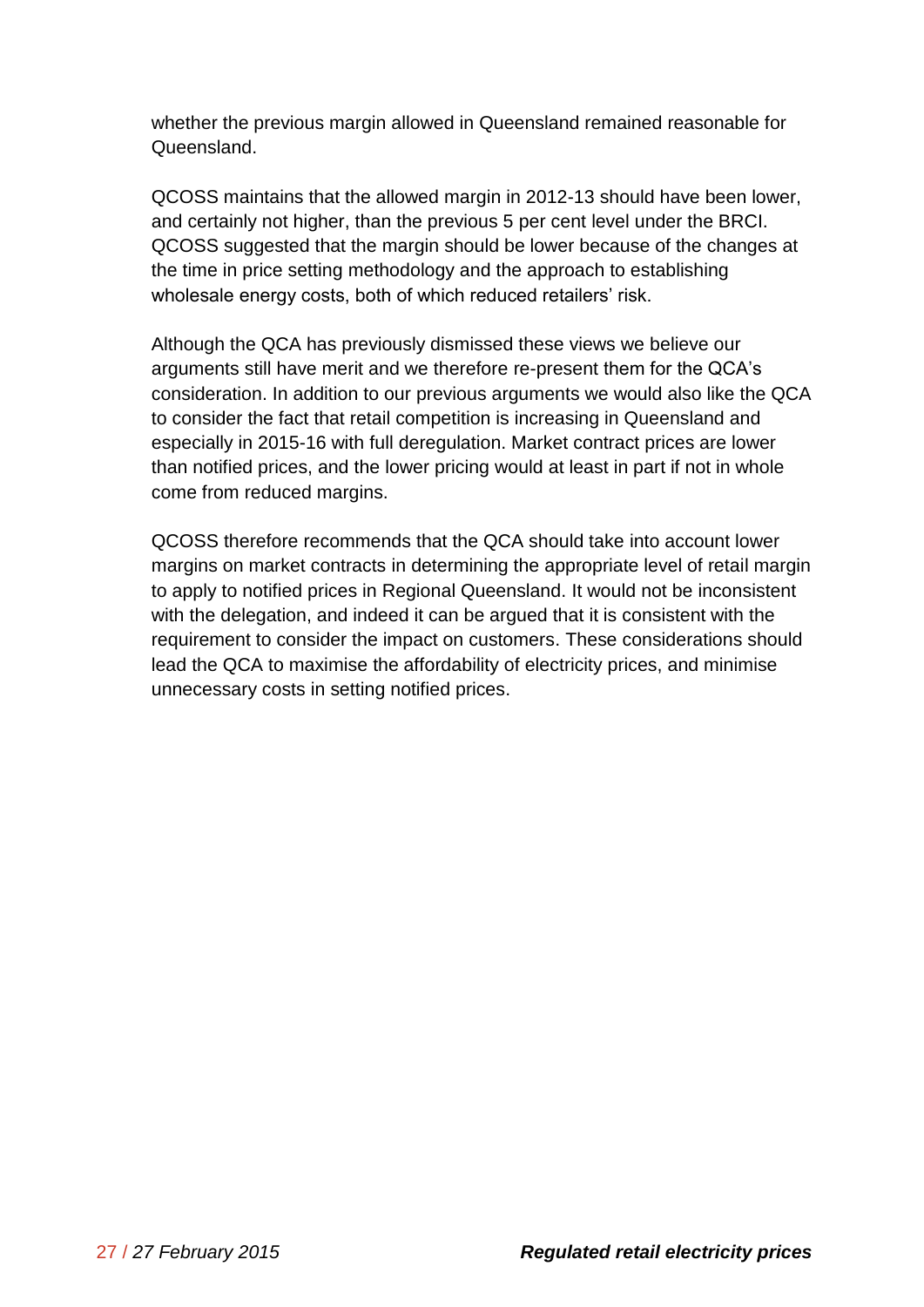# <span id="page-27-0"></span>*7. Other issues*

## <span id="page-27-1"></span>**7.1. Pass through mechanism**

The QCA has advised it will continue to apply a pass through mechanism for Small Renewable Energy Scheme (SRES), and that it does not believe there is a need to provide a materiality threshold.

QCOSS has previously opposed the inclusion of a pass through mechanism on the basis that it deflects responsibility from retailers to manage risks while inequitably passing such risks onto consumers who have no means of mitigating them. We have also argued that retailers lack incentives to control costs if they can just pass through costs that they incur in a given category, and we have sought to limit the application of pass through costs to events that would be wholly outside an efficient representative retailer's control. QCOSS is satisfied that the cost pass through mechanism outlined in the current draft decision does now address all these issues, and on that basis, we do not oppose the proposed mechanism in principle.

However, we are concerned by the QCA decision not to apply a materiality threshold. Without such a threshold it will be unclear on what merits and in conjunction with what other relevant factors each event will be considered. By providing materiality criteria in advance it would provide transparency on decisions related to over or under recovery. Without this there is a risk that there will not be symmetry in decisions regarding under or over recovery. Retailers may try to push for cost pass through where there has been under recovery of a low magnitude, or argue against cost pass through where there has been over recovery of a similar magnitude, both on the grounds of unquantified materiality thresholds. QCOSS therefore recommends the QCA consider and specify the materiality threshold in its final determination.

# <span id="page-27-2"></span>**7.2. Metering costs**

The QCA's draft determination notes that as the AER is proposing to reclassify type 6 metering services from standard control to alternative control from 1 July, metering costs will be removed from standard network charges and distributors will be allowed to charge separately for metering services. The result of this reclassification is that metering charges will no longer be included in notified prices, and customers will see a separate charge on their bills for metering. QCOSS notes that metering costs are not included in the fixed fee component of the notified prices outlined in the current draft decision. However the QCA has estimated the impact of the likely meter charge when modelling 2015-2016 regional prices in order to provide comparability with previous years. We